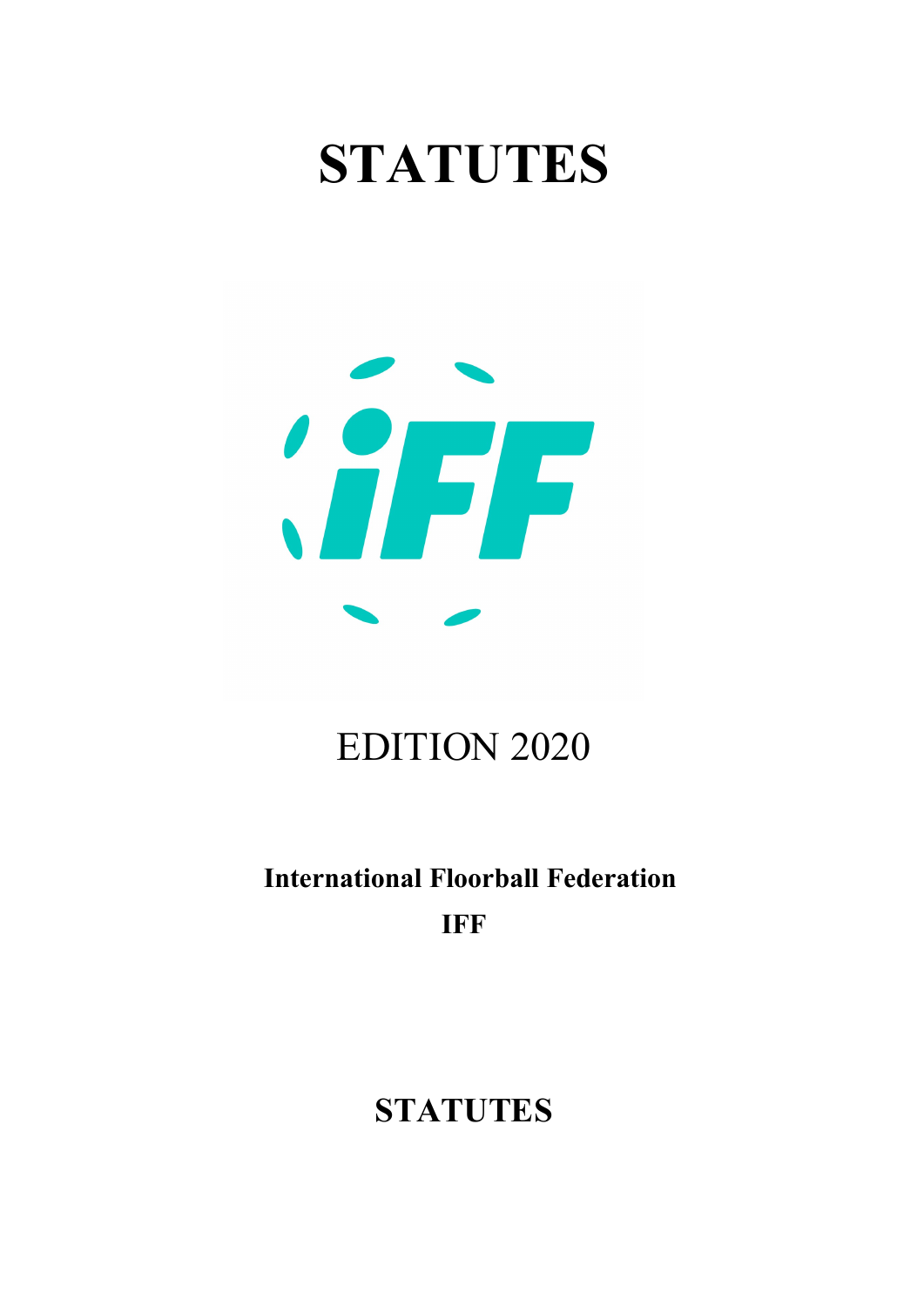# Edition 2020

Decided by the IFF General Assembly on 11.12.2020

Valid from 11.12.2020

 $XXX = New$  additions XXX = Technical changes XXX = To be stricken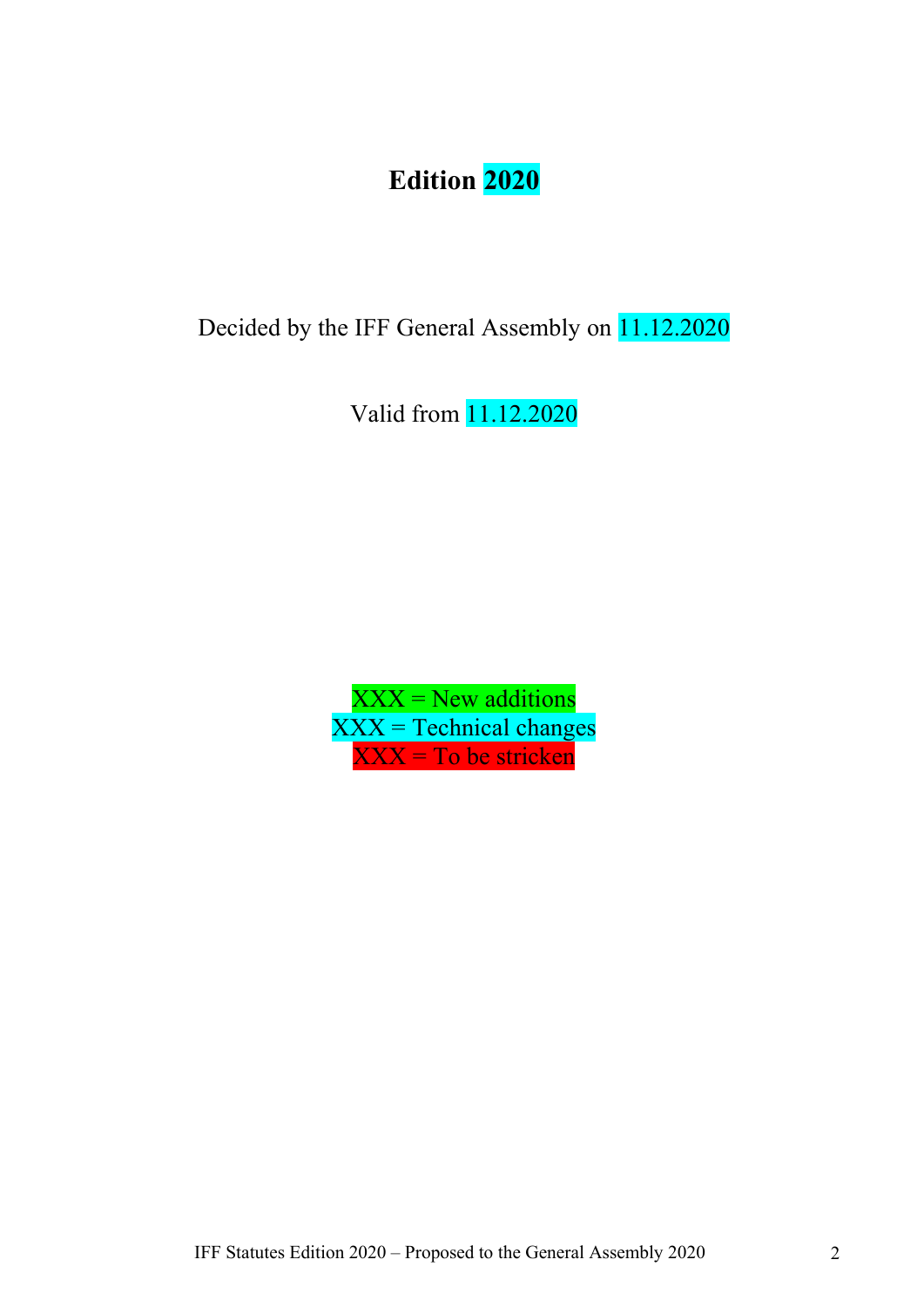#### TABLE OF CONTENTS

| L                                           | <b>GENERAL GUIDELINES</b>                           |    | 05 |  |
|---------------------------------------------|-----------------------------------------------------|----|----|--|
|                                             | ARTICLE 1 TITLE AND CONSTITUTION                    |    | 05 |  |
|                                             | <b>ARTICLE 2 OBJECTS</b>                            |    | 05 |  |
|                                             | <b>ARTICLE 3 LEGAL SEAT</b>                         |    | 05 |  |
|                                             | <b>ARTICLE 4 NEUTRALITY</b>                         |    | 05 |  |
|                                             | <b>ARTICLE 5 DOPING ABUSE</b>                       |    | 05 |  |
|                                             | ARTICLE 6 REPRESENTATION                            |    | 05 |  |
|                                             | <b>ARTICLE 7 PUBLICATIONA</b>                       |    | 05 |  |
|                                             | ARTICLE 8 FEDERATION'S-/FINANCIAL-YEAR              |    | 05 |  |
| П                                           | <b>MEMBERSHIP</b>                                   |    | 06 |  |
|                                             | ARTICLE 9 MEMBERSHIP OF IFF WITHIN OTHER FEDERATION |    | 06 |  |
|                                             | ARTICLE 10 MEMBERSHIP WITHIN THE IFF                |    | 06 |  |
|                                             | <b>ARTICLE 11 TYPES OF MEMBERSHIP</b>               |    | 06 |  |
|                                             | ARTICLE 12 APPLICATION FOR MEMBERSHIP               |    | 06 |  |
|                                             | ARTICLE 13 ACQUISITION OF PROVISIONAL MEMBERSHIP    |    | 06 |  |
|                                             | ARTICLE 14 ACQUISITION OF ORDINARY MEMBERSHIP       |    | 07 |  |
|                                             | <b>ARTICLE 15 MEMBERS RIGHTS</b>                    |    | 07 |  |
|                                             | <b>ARTICLE 16 MEMBERS DUTIES</b>                    |    | 08 |  |
|                                             | ARTICLE 17 LOSS OF MEMBERSHIP                       |    | 08 |  |
|                                             | <b>ARTICLE 18 RESIGNATION</b>                       |    | 08 |  |
|                                             | <b>ARTICLE 19 DISSOLUTION</b>                       |    | 08 |  |
|                                             | ARTICLE 20 REACQUISITIONS OF MEMBERSHIP             |    | 08 |  |
|                                             | ARTICLE 21 HONORARY MEMBERSHIP                      |    | 08 |  |
|                                             | <b>ARTICLE 22 CONFEDERATIONS</b>                    |    | 09 |  |
|                                             | ARTICLE 23 RIGHTS OF CONFEDERATIONS                 |    | 09 |  |
| Ш                                           | <b>BODIES</b>                                       |    | 10 |  |
|                                             | <b>ARTICLE 24 BODIES</b>                            |    | 10 |  |
| A.                                          | THE GENERAL ASSEMBLY                                |    | 10 |  |
|                                             | ARTICLE 25 ORDINARY GENERAL ASSEMBLY                |    | 10 |  |
|                                             | ARTICLE 26 EXTRAORDINARY GENERAL ASSEMBLY           |    | 10 |  |
|                                             | ARTICLE 27 NOMINATIONS, MOTIONS AND PROPOSALS       |    | 10 |  |
|                                             | ARTICLE 28 AGENDA AT THE GENERAL ASSEMBLY           |    | 10 |  |
|                                             | <b>ARTICLE 29 VOTING STATUS</b>                     |    | 11 |  |
|                                             | ARTICLE 30 ELECTIONS AND DECISIONS                  |    | 11 |  |
|                                             | ARTICLE 31 PROTOCOL (MINUTES)                       |    | 12 |  |
| <b>B.</b>                                   | THE CENTRAL BOARD (CB)                              |    |    |  |
|                                             | <b>ARTICLE 32 FUNCTIONS</b>                         | 12 |    |  |
|                                             | <b>ARTICLE 33 COMPOSITION</b>                       |    | 12 |  |
|                                             | ARTICLE 34 CONSTITUTION AND ORGANISATION            |    | 12 |  |
|                                             | ARTICLE 35 COMPETENCE AND VOTING                    |    | 12 |  |
| $C_{\cdot}$                                 | THE EXECUTIVE COMMITTE (ExCo)                       |    | 13 |  |
| ARTICLE 36 COMPOSITION AND COMPETENCE<br>13 |                                                     |    |    |  |
| <b>ARTICLE 37 EXCEPTION</b><br>13           |                                                     |    |    |  |
| D.                                          | THE DISCIPLINARY ORGANS                             |    | 14 |  |
|                                             | <b>ARTICLE 38 ORGANS</b>                            |    | 14 |  |
|                                             | <b>ARTICLE 39 COMPOSITION</b>                       |    | 14 |  |
|                                             | ARTICLE 40 COMPETENCE AND PROCEDURE                 |    | 14 |  |
|                                             |                                                     |    |    |  |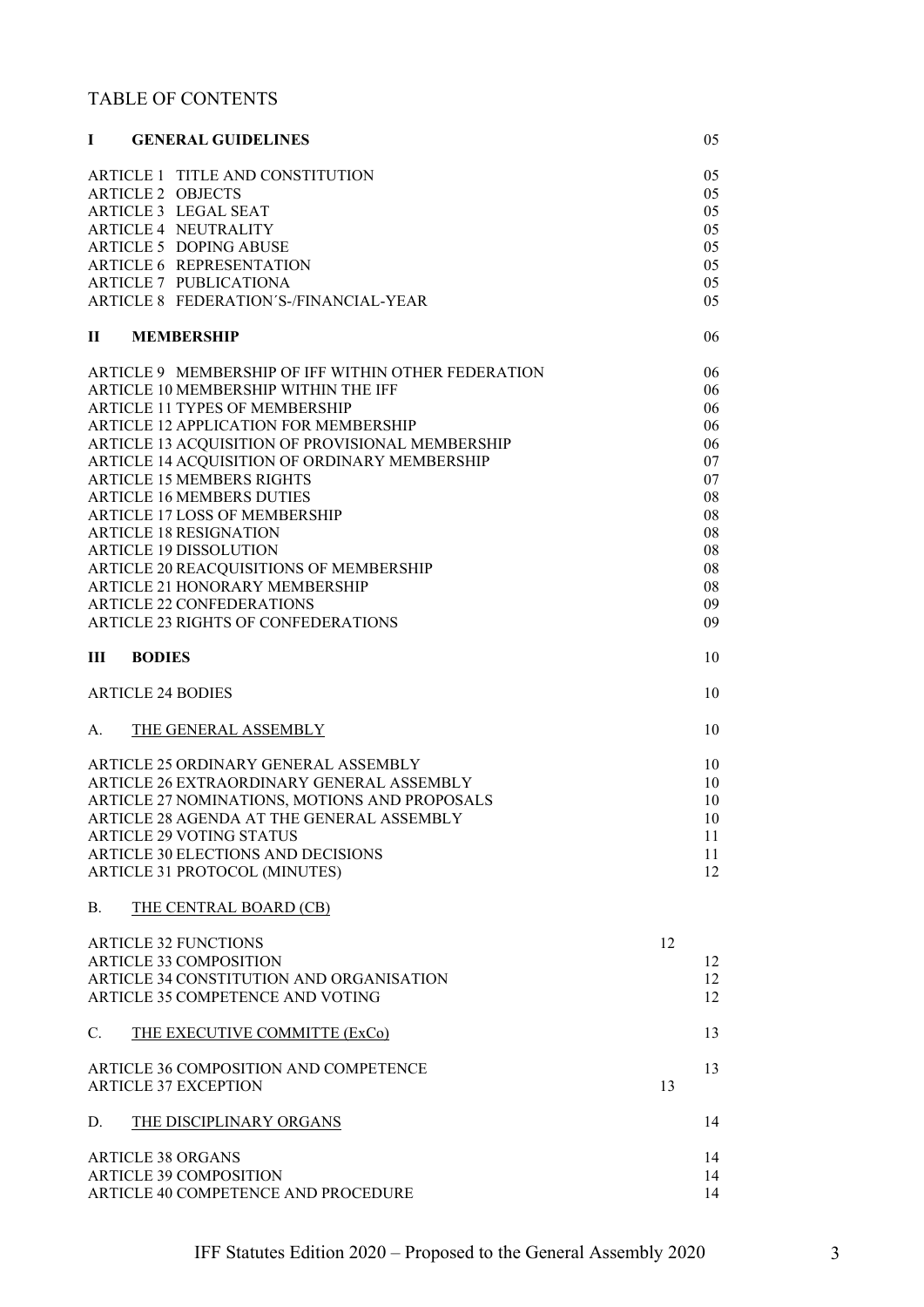| Ε.                            | THE COMMITTEES                                  | 14 |
|-------------------------------|-------------------------------------------------|----|
|                               | ARTICLE 41 STANDING COMMITTEES                  | 14 |
| <b>ARTICLE 42 COMPOSITION</b> | 14                                              |    |
|                               | <b>ARTICLE 43 OBLIGATIONS</b>                   | 15 |
|                               | ARTICLE 44 SPECIAL COMMITTEES AND FUNCTIONS     | 15 |
| $\mathbf{I} \mathbf{V}$       | <b>ADMINISTRATION</b>                           | 15 |
| <b>ARTICLE 45 OFFICE</b>      |                                                 | 15 |
|                               | ARTICLE 46 SECRETARY GENERAL                    | 15 |
| $\mathbf{V}$                  | <b>FINANCES</b>                                 | 16 |
|                               | <b>ARTICLE 47 REVENUES</b>                      | 16 |
|                               | ARTICLE 48 MEMBERSHIP FEE                       | 16 |
|                               | ARTICLE 49 INDEMNITIES AND CHARGES              |    |
|                               | <b>ARTICLE 50 LIABILITY</b>                     | 16 |
|                               | ARTICLE 51 EXAMINATIONA OF THE ACCOUNT/AUDITORS | 16 |
| VI.                           | <b>DISCPLINARY MEASURES</b>                     | 17 |
|                               | ARTICLE 52 DISCIPLINARY MEASURES                | 17 |
|                               | VII DISPUTES                                    | 17 |
|                               | <b>ARTICLE 53 MEDIATION</b>                     | 17 |
|                               | <b>ARTICLE 54 ARBITRATION</b>                   | 17 |
|                               | VIII MISCELLANEOUS                              | 18 |
|                               | ARTICLE 55 GOVERNING LAW AND LEGAL FORUM        | 18 |
| ARTICLE 56 OFFICIAL LANGUAGE  | 18                                              |    |
|                               | ARTICLE 57 MODIFICATION OF THE STATUTES         | 18 |
|                               | ARTICLE 58 DISSOLUTIONS OF THE IFF              | 18 |
| $\mathbf{I} \mathbf{X}$       | <b>CONCLUDING CLAUSES</b>                       | 19 |
|                               | <b>ARTICLE 59 ENACTING CLAUSE</b>               | 19 |
|                               | ARTICLE 60 TRANSITIONAL REGULATIONS             | 19 |
|                               |                                                 |    |

# I GENERAL GUIDELINES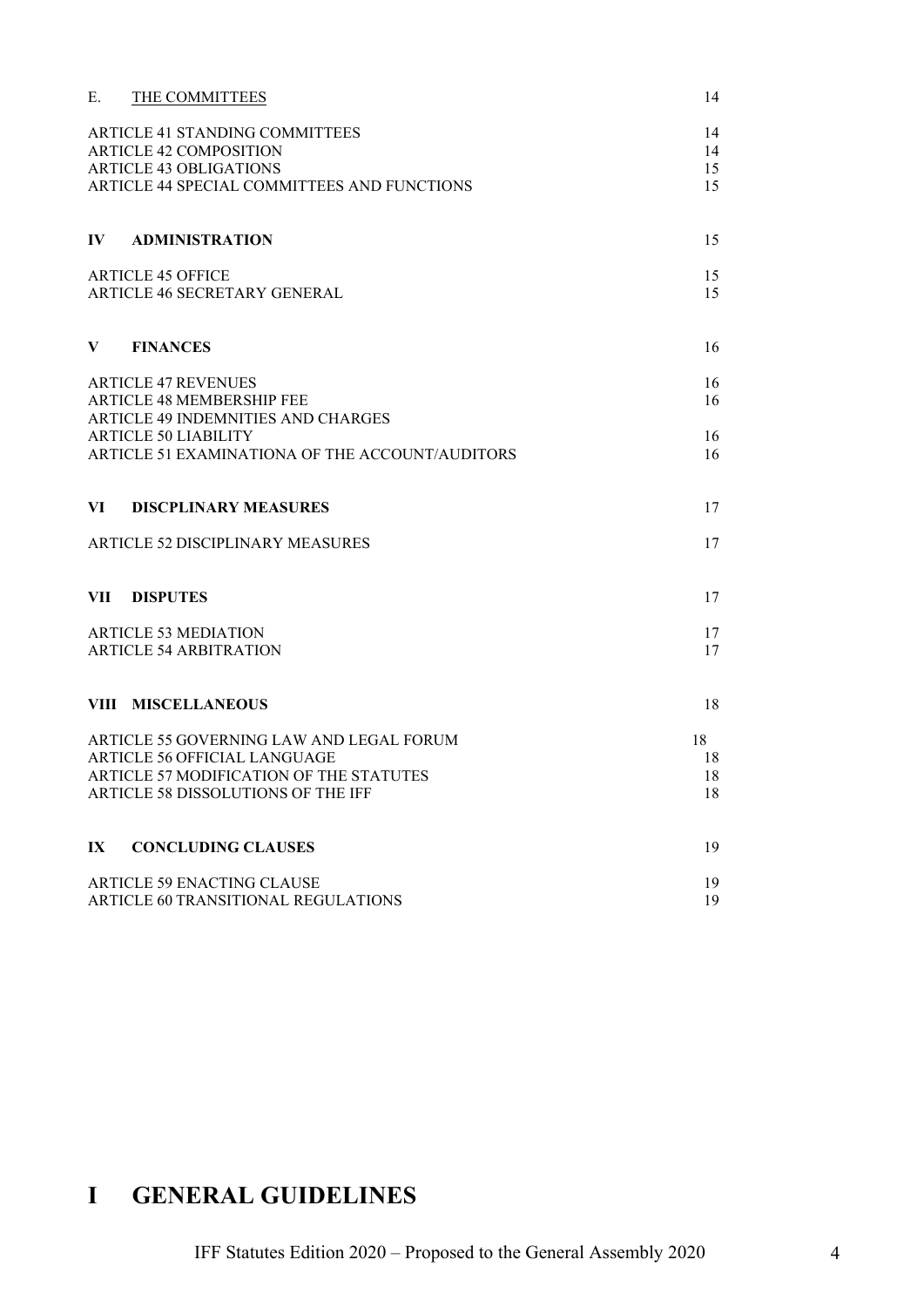#### ARTICLE 1 TITLE, LEGAL FORM AND CONSTITUTION

The International Floorball Federation (IFF) is an association governed by Art. 60 and following, of the Swiss Civil Code, consisting of the National Associations that are recognized by IFF as controlling association for Floorball in their respective countries.

The official title of IFF is the International Floorball Federation, but IFF may also use its Brand Name – World Floorball

#### ARTICLE 2 OBJECTS

The objectives of the IFF are the promotion, development and organisation of all different types of Floorball world-wide.

#### ARTICLE 3 LEGAL SEAT AND OFFICE

- 3.1 The location of the legal seat of IFF is in Lausanne, Switzerland, based on the registration of the IFF at the Commercial Registrant at the Canton du Vaud, in Switzerland
- 3.2 The location of the head and secondary offices of IFF shall be determined by the Central Board.

#### ARTICLE 4 PREVENTION OF DISCRIMINATION

The IFF shall take steps as shall be deemed necessary or advisable to prevent any discrimination against a country, private person or group of people because of race, skin colour, ethnic, national or social origin, gender, sexual orientation, disability, language, religion, political opinion or any other opinion, wealth, birth or any other status or any other reason.

#### ARTICLE 5 DOPING ABUSE

In case of Doping abuse within IFF activities the WADA Anti-Doping Code and the relevant IFF regulations are applicable.

#### ARTICLE 6 REPRESENTATION

The IFF represents International Floorball activities solely to all partners, such as public authorities, media and other exclusively.

#### ARTICLE 7 PUBLICATIONS

- 7.1 To inform its members regarding official publications and invitations, the IFF can form its own publications/medium.
- 7.2 Details shall be governed by an IFF regulation.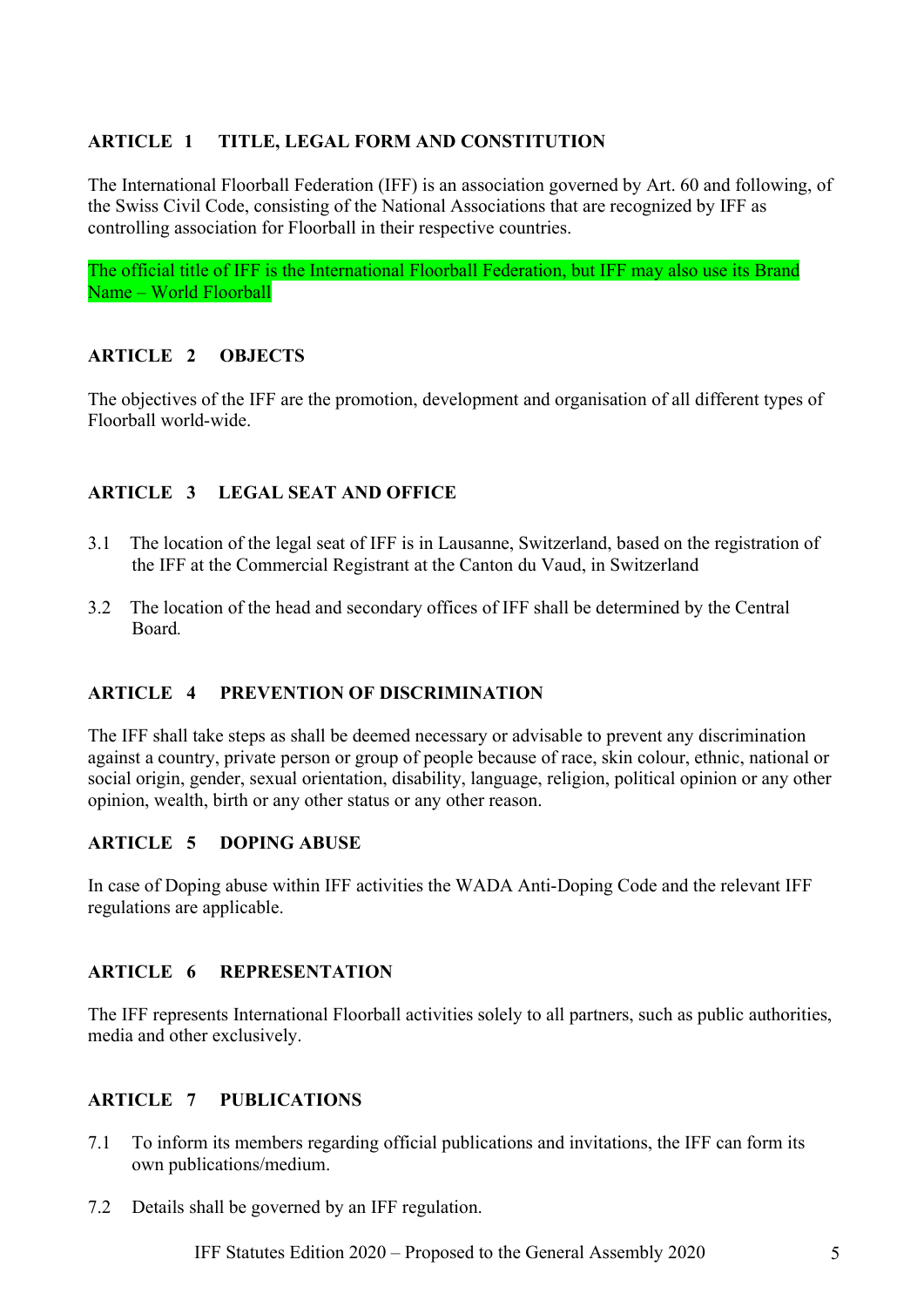#### ARTICLE 8 FEDERATION'S- / FINANCIAL-YEAR

The federation's year and the financial year last from the 1st of January to the 31st of December.

### II MEMBERSHIP

#### ARTICLE 9 MEMBERSHIP OF IFF WITHIN OTHER FEDERATION

- 9.1 The aim of IFF is to co-operate within the international sports community, such as GAISF and the IOC and to become a Sport on the Olympic **Summer** Games
- 9.2 In the event of a conflict with other statutes differences of statutes, the IFF Statutes will take precedence.

#### ARTICLE 10 MEMBERSHIP WITHIN THE IFF

- 10.1 Every nation is able to apply for one official National Floorball Association as either a provisional or ordinary member of the IFF. The National Floorball Association's responsibilities include the promotion and preservation of the sport of Floorball in that nation and the organisation of national championships. Each National Floorball Association is also entitled to participate in IFF activities. Every nation may also recognise regional organisations as associate members. The membership can be recognized to all National Floorball Associations (only one per nation) that aim is to promote and preserve Floorball, organize national championships and participate in the activities organised by IFF. There can only be one official Floorball Association in each country.
- 10.2 Members of the IFF may not join or cooperate with any other IFF non-sanctioned International Floorball Organisation.
- 10.3 The IFF Statutes are **acting as** guidelines for the National member associations statutes and by-laws.

#### ARTICLE 11 TYPES OF MEMBERSHIP

- 11.1. The IFF differentiates between provisional members, ordinary members, associate members and honorary members.
- 11.2. Unless the context otherwise indicates, the term "Member(s)" in these Statutes comprises both ordinary members, provisional members and associate members.
- 11.3 An associate member is an international sport organisation which groups together the activities in several countries for the purpose of organising competitions or any international organisation contributing to the sport of floorball in various fields.

5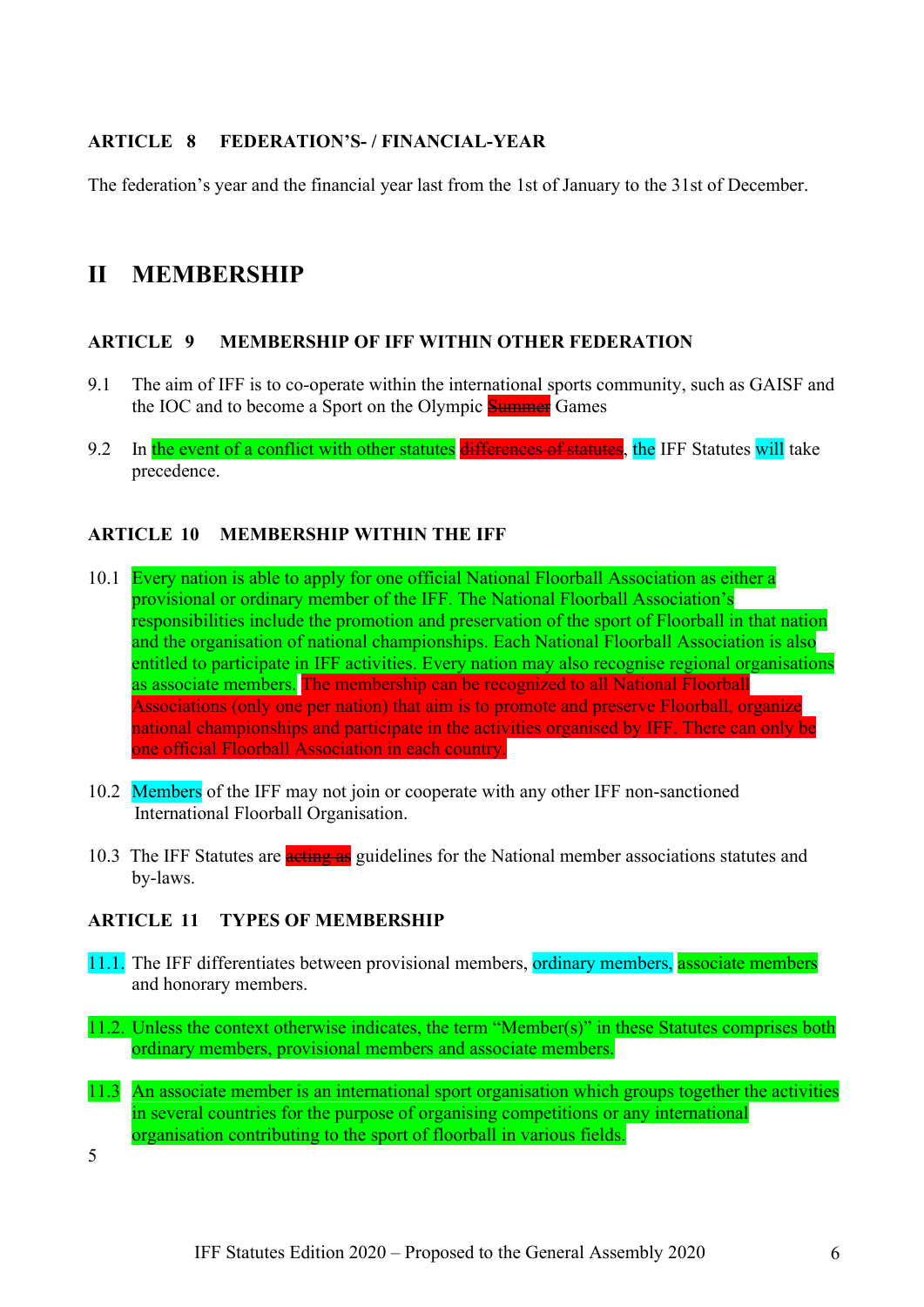#### ARTICLE 12 APPLICATION FOR MEMBERSHIP

- 12.1 An Association/**organisation** applying for membership shall address a written request (all documents in English) to this effect to the IFF. The application shall contain:
	- a) name and address of the headquarters of the Association/organisation,
	- b) names and addresses of the board members of the Association/organisation,
	- c) Statutes and other Regulations of the Association/organisation,
	- d) minutes from the foundation, and if possible,
	- e) short description of the Floorball activities organised by the Association/organisation
	- f) registration documents from their National authorities and an approval from the National Sports Confederation.
- 12.2 A new member association shall be accepted first as a provisional member before becoming an ordinary member.

#### ARTICLE 13 ACQUISITION OF PROVISIONAL MEMBERSHIP

- 13.1 The National Floorball Association can be a section of another Sports Federation which is member of the National Sports Confederation.
- 13.2 If the statutes and regulations correspond to the statutes of the IFF and the conditions for membership are fulfilled the CB shall grant the provisional membership.

The provisional membership shall be granted by the CB.

13.3 Provisional membership of the National Floorball Association shall **only** initially be granted for a period of four years, following After which the membership status of the country in question shall be considered **be subject for revision** by the IFF CB, based on the activity of the member Association.

If the requirements of article 14 are fulfilled, the provisional member shall after having been a provisional member for the period of four years may apply for ordinary membership to the IFF General Assembly.

13.4. An organisation seeking for associated membership shall fulfil the same requirements as an association seeking for provisional membership. An associated member will always be considered as a provisional member, after the IFF CB has granted the membership.

#### ARTICLE 14 ACQUISITION OF ORDINARY MEMBERSHIP

- 14.1 The Association shall be a self-governed ruled Floorball Association or a self-governed ruled Floorball section in another Association.
- 14.2 The Association shall consist of at least 10 Clubs, carrying out activities related to Floorball. Exceptions can only be granted by the CB.
- 14.3 The Association shall be the Organizer of National Floorball Championships.
- 14.4 The Association shall be member of the National Sports Confederation (The CB may, in its discretion, make expectations, in justifiable circumstances).

IFF Statutes Edition 2020 – Proposed to the General Assembly 2020 7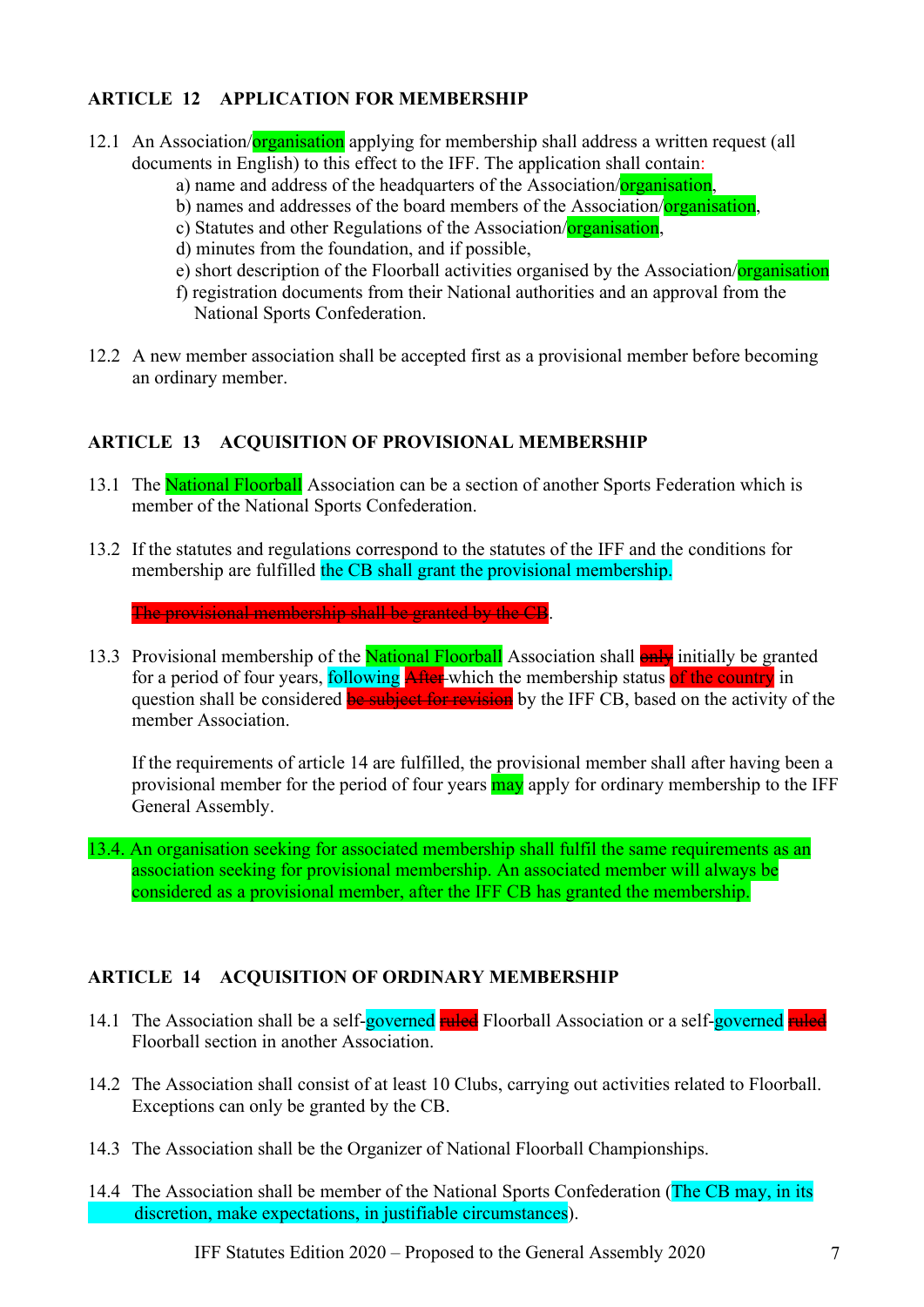- 14.5 An application for ordinary membership may ean also be made handed in to the IFF according to article 12, paragraph 1, earlier than the four years, if the applicant fulfils the requirements for ordinary membership defined in Article 14 1-3.
- 14.6 Ordinary membership is granted by the General Assembly.

#### ARTICLE 15 MEMBERS RIGHTS

- 15.1 Provisional and associated members are entitled to:
- a) Participate at the General Assembly without voting status, but with the right to put forward motions.
- b) Participate in Friendly Internationals, Regional, Continental or World Championships and in international parafloorball events organised by or in cooperation with the IFF, with their National Team. Participate with their various National Teams in Championships if the requirements are fulfilled.
- c) Allow their Club Teams to participate in matches and tournaments sanctioned by the IFF, according to the Competition Regulations
- 15.2 Ordinary members are entitled to:
- a) Full Co-management of all IFF activities within the limits of the competence given by the Statutes. All **ordinary** members have the equal rights within the IFF.
- b) Participate at the General Assembly with voting status and with the right to put forward motions.
- c) If a new regulation that has been published is opposed (within 30 days notice),  $a + 1/3$  of the **ordinary** members can request that **approval of it by** the General Assembly approve it.
- d) Participate in Friendly Internationals, Regional, Continental and World Championships organized by the IFF with their National Team. Participate with their various National Teams in Championships if the requirements are fulfilled.
- e) Allow their Club Teams to participate in games and tournaments sanctioned by the IFF, according to the IFF Competition Regulations.

#### ARTICLE 16 MEMBERS DUTIES

#### Members shall:

- a) Be aware of and comply with the statues, regulations, directives and decisions and other directions of the IFF and its bodies and  $\frac{1}{10}$  brief their own members on them.
- b) Avoid any activities that could be detrimental to the interests and the status of Floorball in general and the IFF in particular.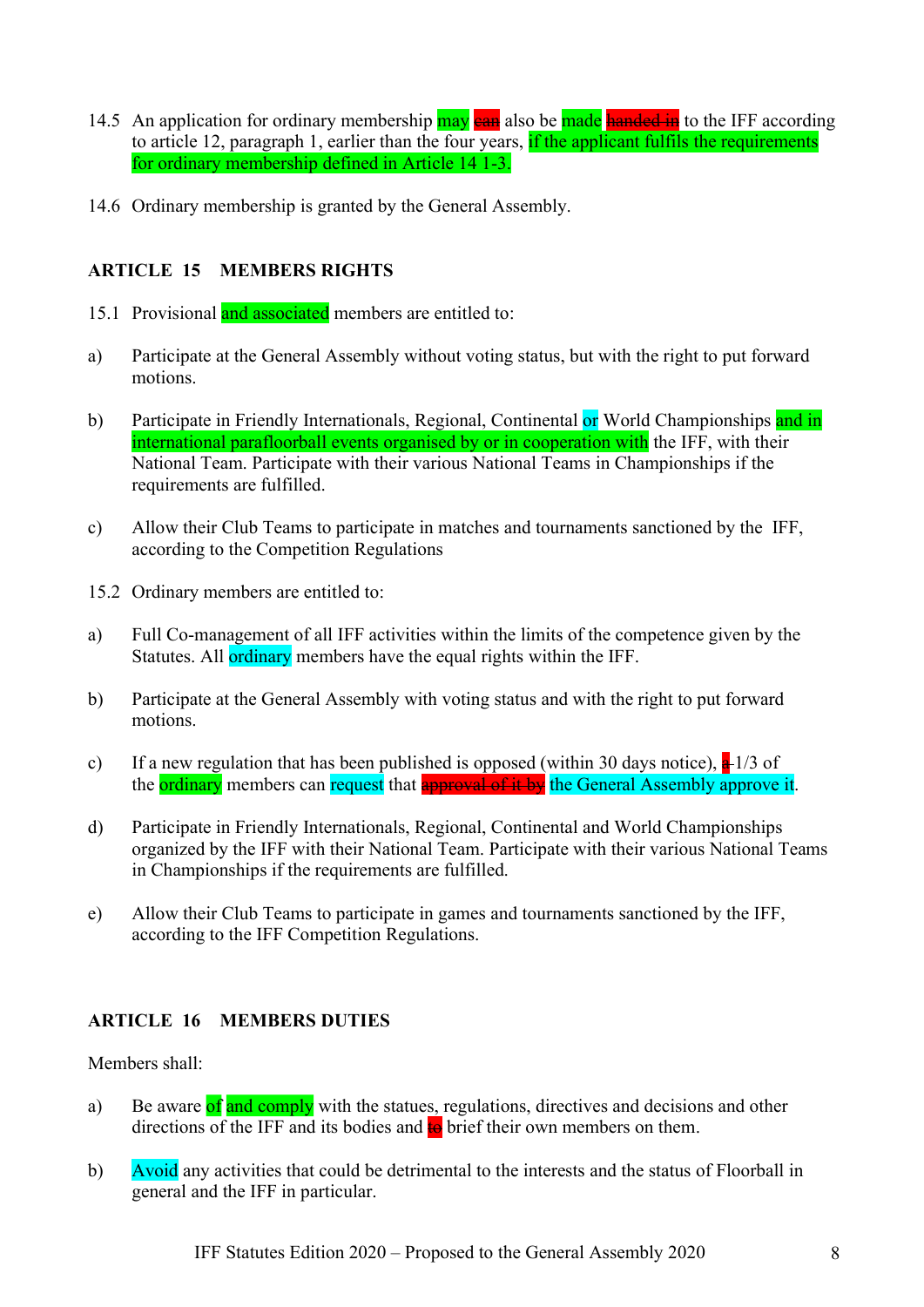c) Fulfil the requirements of the Financial Regulations and pay their membership fees when they are due.

#### ARTICLE 17 LOSS OF MEMBERSHIP

- 17.1 The membership expires by: resignation (withdrawal)
	- exclusion (not following IFF rules)
	- dissolution of the association/**organisation**
- 17.2 The expiration of membership does not relieve a member dispense from that any member's duties and obligations arising during the **period of their** membership.
- 17.3 Any members lose their member's rights after the expiration of membership. They have no legitimate claim to the fortune of the IFF.

#### ARTICLE 18 RESIGNATION

The resignation from the IFF shall be sent to the official address of the IFF within 90 full days notice to the end of the IFF Administrative year.

#### ARTICLE 19 DISSOLUTION

The membership of a National Association In the case of dissolution of a National Association the **membership** expires at the day of the decision of dissolution.

#### ARTICLE 20 REACQUISITION OF MEMBERSHIP

If a former member In the case of a reapplication of a former member (National Association) reapplies for membership, it must has to meet in addition to the conditions particularised in article 13 and not be in arrears of any dues all arrears of duties.

#### ARTICLE 21 HONORARY MEMBERSHIP

- 21.1 The General Assembly may grant the title of Honorary President or Honorary Member to any individual person who has rendered meritorious service to the IFF. The CB shall submit the name of any such person to the General Assembly for approval.
- 21.2 Honorary Members shall be invited to the General Assembly and are entitled to take part in the discussions but have no voting power.
- 21.3 Honorary Members shall be freed of membership fees.

#### ARTICLE 22 CONTINENTAL BODIES - CONFEDERATIONS

The IFF Continental Body is a group of at least three (3) IFF ordinary and provisional members who belong to the same continent or assimilable geographical area. A National Association can only join the Continental Body after having become an IFF member. The Continental Bodies are bodies of the IFF.

The Continental bodies can also be called Confederations.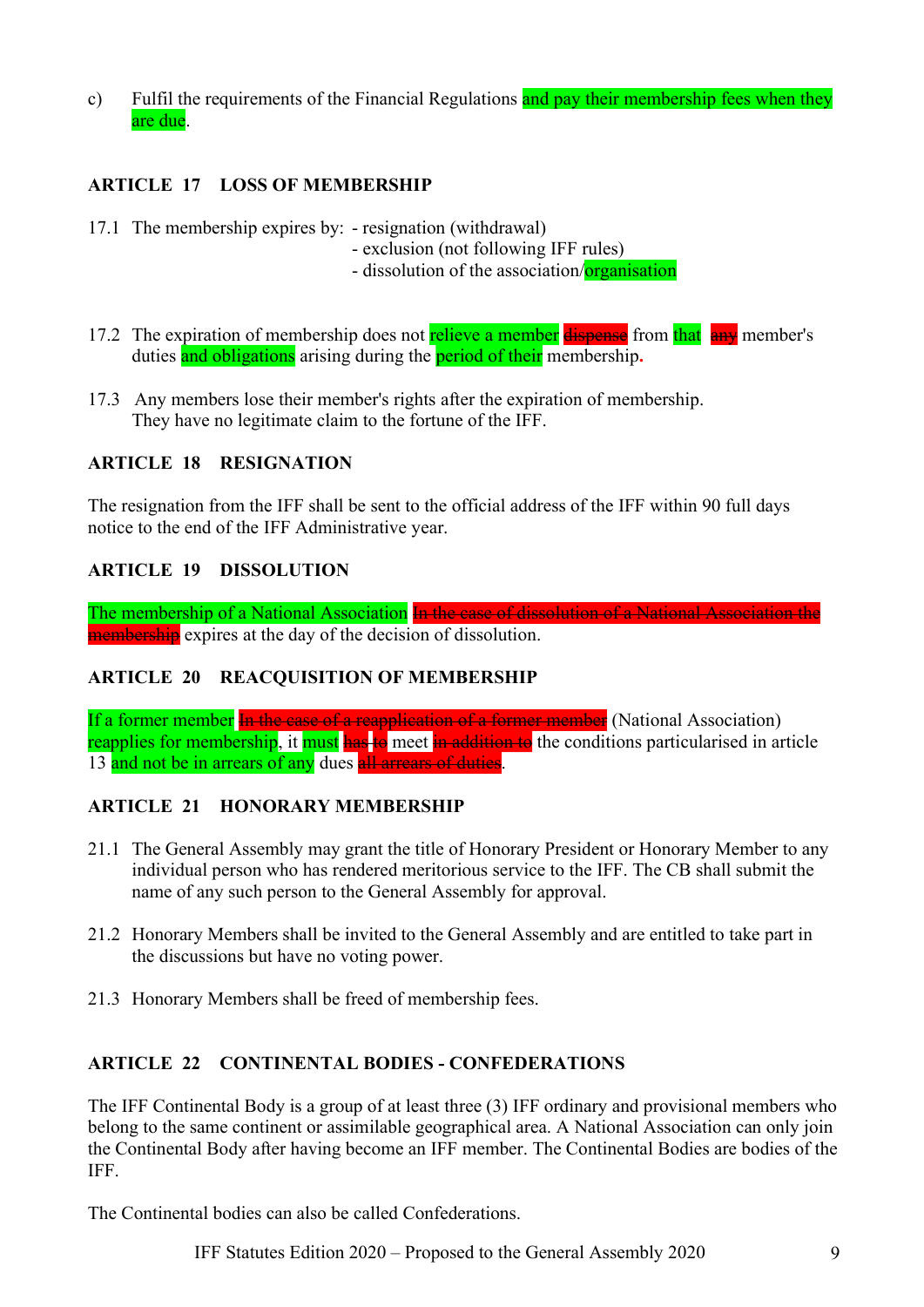The Continental confederations are to be accepted by the IFF ordinary General Assembly by a majority of 2/3.

The following Continental Bodies can be established in IFF - Africa, Americas, Asia, Europe and Oceania.

#### ARTICLE 23 ORGANISATION, TASKS AND RIGHTS OF THE CONTINENTAL BODIES

- 23.1 The objective of the Continental Confederations is to coordinate and steer the development of the sport in their geographical area both on a continental and national level, with the goal to have as strong national associations as possible.
- 23.2 The tasks of the Continental bodies are:
	- Run the administration of the Continental body, in cooperation with the IFF Office.
	- Arrange a General Assembly for the Continental Body every second even year, prior to the IFF General Assembly
	- Working with and developing the Continental Competitions and/or IFF World Floorball Championship qualifications.
	- Coordinate the competition calendar and selection of hosts for International Events, in agreement with the IFF
	- Coordinate the Development work of the region
	- Run regional lobbying on a continental/regional way for multi-sport events
	- Run lobby work on the continental level
	- Coordinate Political work to gain new member countries
	- Provide a written development plan for the Continental Body, which will be included in the IFF Plan of Action
- 23.3 Confederation shall have the following rights and obligations:
	- a) to comply with and enforce compliance with the Statues, Regulations and decisions of IFF
	- b) to work closely with IFF in every domain to achieve the objectives stipulated in Article 2 to organise International Competitions
	- c) to organise its own International and Interclub Competitions, in compliance with the international calendar
	- d) to ensure that International Leagues or any other such groups of clubs or Leagues shall not be formed without its consent and the approval of IFF at the request of IFF to grant Associations applying for membership the status of a provisional member. This status shall grant Associations the right to take part in the Confederation's competitions and General Assemblies. Any other rights and obligations of the provisional member shall be regulated by the Confederation's statues and regulations.
	- e) to appoint to the Confederation Central Board members to which they are entitled in compliance with these Statues.
	- f) to nurture relations and cooperation with IFF actively and constructively for the good of the Game through consultative meetings and to discuss and resolve any problems relating to the interest of the Confederations of IFF
	- g) to ensure, that the representatives appointed to IFF bodies or the Confederation Central Board carry out their activities on these bodies with mutual respect, solidarity, recognition and fair play
	- h) to set up committees that work closely together with the corresponding committees of IFF

IFF Statutes Edition 2020 – Proposed to the General Assembly 2020 10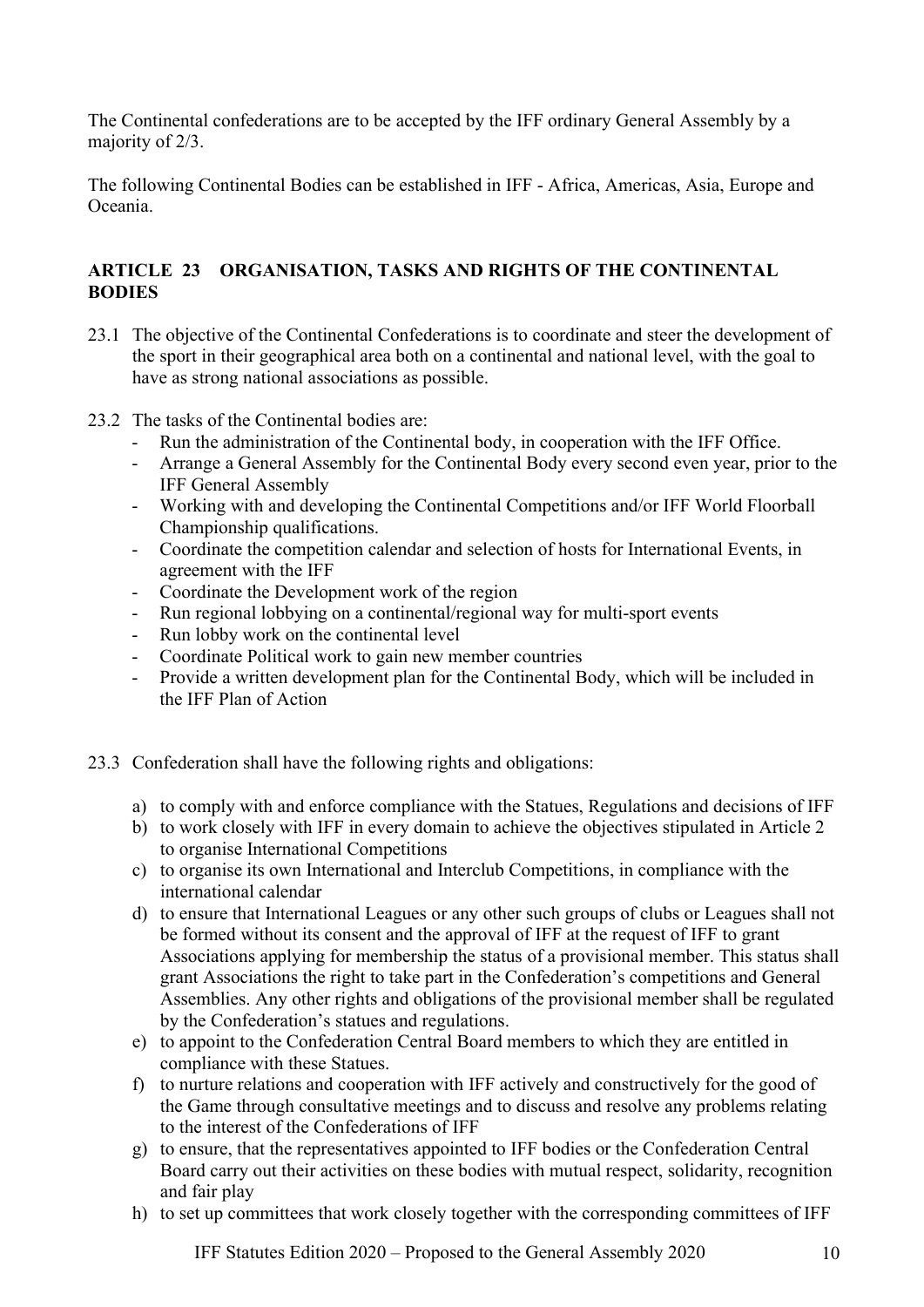- i) exceptionally to allow, with IFF's consent, an Association from another Confederation to participate in a Competition that it is organising
- j) with the mutual cooperation of IFF, to take any action considered necessary to develop the game of Floorball on the continent concerned, such as arranging development programmes, courses, conferences etc.
- k) to set up the bodies necessary to fulfil the duties incumbent upon it.
- l) to produce the funds necessary to fulfil its duties
- 23.4 The Central Board may delegate other duties or powers to the Confederations. To this end, IFF may conclude an appropriate agreement with each of the Confederations concerned.
- 23.5 The Confederations' statutes and regulations shall be submitted to IFF for approval.

# III BODIES

#### ARTICLE 24 BODIES

The bodies of the IFF are:

- A) The General Assembly
- B) The Central Board (CB)
- C) The Executive Committee (ExCo)
- D) The Disciplinary and Appeal Organs
- E) The Committees
- F) The Ethics Commission (EC)
- G) The Continental Bodies (COB)
- H) The Entourage Commission (ENC)

#### A. THE GENERAL ASSEMBLY

#### ARTICLE 25 ORDINARY GENERAL ASSEMBLY

- 25.1 The General Assembly is the supreme body of the IFF. An Ordinary General Assembly shall be held, every two years, in connection to the Men's World Floorball Championships in even years.
- 25.2 The General Assembly shall be announced by the CB at latest 90 full days in advance. The summons to the General Assembly together with the agenda, the CB reports, the financial report, auditors report, budget, nominations and any motions and proposals of the National Associations shall be sent to the National Associations at latest 30 full days in advance.

#### ARTICLE 26 EXTRAORDINARY GENERAL ASSEMBLY

- 26.1 The CB or a 1/3 of the ordinary member Associations can claim the summoning of an Extraordinary General Assembly.
- 26.2 The Extraordinary General Assembly shall be held within 90 full days since the service of the claim. The procedure shall be equal to the one of the Ordinary General Assembly.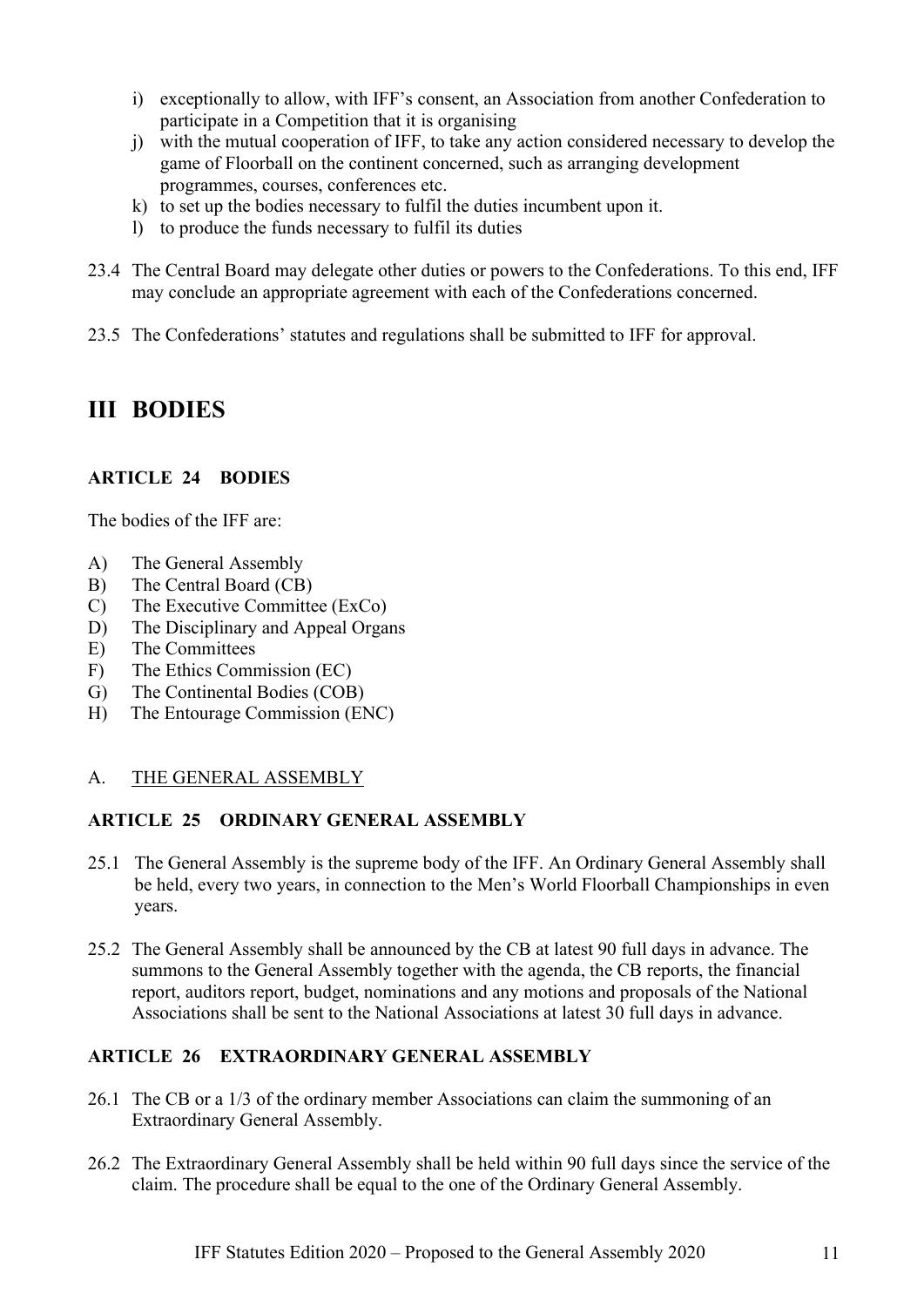#### ARTICLE 27 NOMINATIONS, MOTIONS AND PROPOSALS

- 27.1 Candidates for election to any office in the IFF shall be nominated to the official address of the IFF at latest 60 full days in advance of the General Assembly. Only persons of an ordinary member are eligible for elections for the IFF CB
- 27.2 All proposals and motions of the member Associations shall be sent in to the official address of the IFF at latest 60 full days in advance of the General Assembly.

#### ARTICLE 28 AGENDA AT THE GENERAL ASSEMBLY

The functions and competence of the General Assembly are:

- a) Opening of the General Assembly
- b) Approval of present Associations and the voting roll.
- c) Election of the **external** scrutinisers
- d) Approval of the Agenda
- e) Approval of the protocol of the last General Assembly (according to article 31 paragraph 3)
- f) Admission or expulsion of ordinary member Associations
- g) Approval of the CB reports
- h) Approval of the financial report and the auditors report
- i) Decision on freedom of responsibility for the CB
- j) Decision on membership fee
- k) Approval of the budget and working plan for the next two years
- l) Elections, for a period of four years:
	- IFF President
	- nine CB members
	- Chair of the Disciplinary Committee
	- three members and a minimum of two substitutes of the Disciplinary Committee
	- Chair of the Appeal Committee
	- three members and a minimum of two substitutes of the Appeal Committee
	- Chair of the Ethics Commission
	- two three members of the Ethics Commission
- m) Appointment of a chartered auditor and a substitute for two years
- n) Examinations and decisions on proposals and motions of the members
- o) Approval of Regulations within the meaning of article 15 paragraph 2 littera c)
- p) Decision on all affairs being reserved for the General Assembly by the statutes or by law
- q) Modification of the statutes
- r) Appointment of honorary member
- s) Decision on the meeting place for the next General Assembly

#### ARTICLE 29 VOTING STATUS

- 29.1 Each member Association is allowed to participate with two persons (delegates legitimated by the National Association) at the General Assembly. A person can only represent one Association.
- 29.2 Each ordinary member Association which has fulfilled its obligation's to IFF is entitled to one vote at the General Assembly. The CB informs the voting roll and distributes it together with the documents of the General Assembly latest 30 full days before the General Assembly.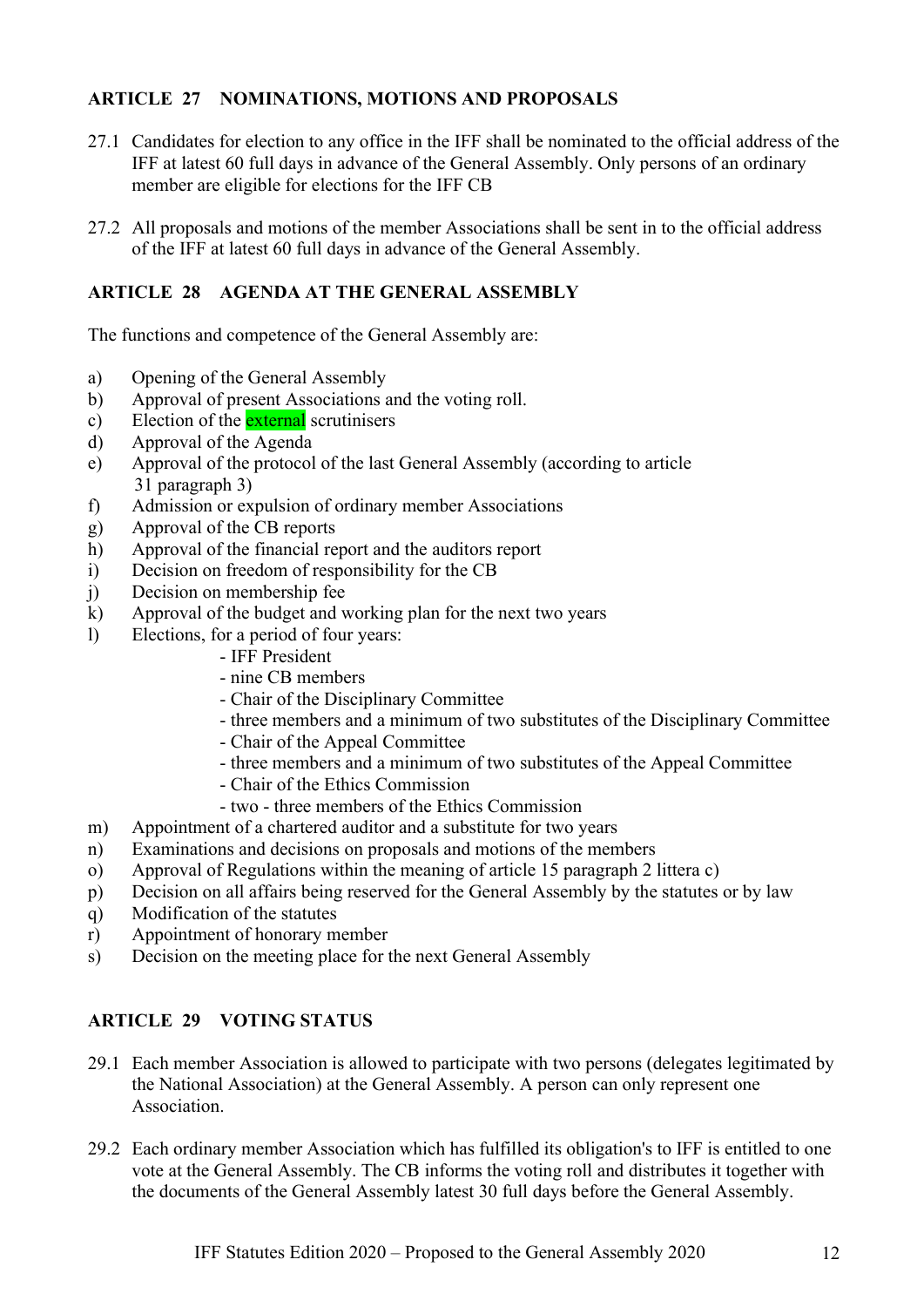#### ARTICLE 30 ELECTIONS AND DECISIONS

- 30.1 Elections and decisions are voted by open ballot unless at least two of the present ordinary members apply for a secret ballot.
- 30.2 Elections and decisions shall be taken by simple majority of the present votes.
- 30.3 When the voting concerns elections, the person or those persons with the most votes shall be considered elected. In the election of the CB the candidate of each gender, who have received the most votes, are first elected and the remaining seats are filled in order of most votes received.
- 30.4 IFF strives to secure an even representation of both genders and a wide representation from all continents in all, of its Bodies, listed in Art. 24. The minimum representation of each gender be at least 30 per cent.
- 30.5. Effective from December 2020, the IFF President and the members of the Central Board can only be elected for a total of three consecutive terms of four years in one role, starting from the elections at the IFF General Assembly 2020. The IFF General Assembly can decide for an exception of one term.

A member of the Central Board can only be elected if they are less than 70 year of age on the date of the election.

#### ARTICLE 31 PROTOCOL (MINUTES)

- 31.1 The GA protocol shall be signed by the IFF GA Chair, the IFF secretary general and the external scrutineers and be sent to the member Associations within 30 full days from when the General Assembly has been held.
- 31.2 The minutes will be deemed is considered to be approved by the ordinary member Associations unless a substantiated objection in writing is sent to the CB of the IFF within 30 full days' notice since the service.
- 31.3 In the case of an objection the next General Assembly will decide on the approval respectively of the corrigenda or the completions of the minutes.

#### B. THE CENTRAL BOARD

#### ARTICLE 32 FUNCTION

- 32.1 The Central Board (CB) is the executive body of IFF.
- 32.2 It leads the IFF and represents it externally.

#### ARTICLE 33 COMPOSITION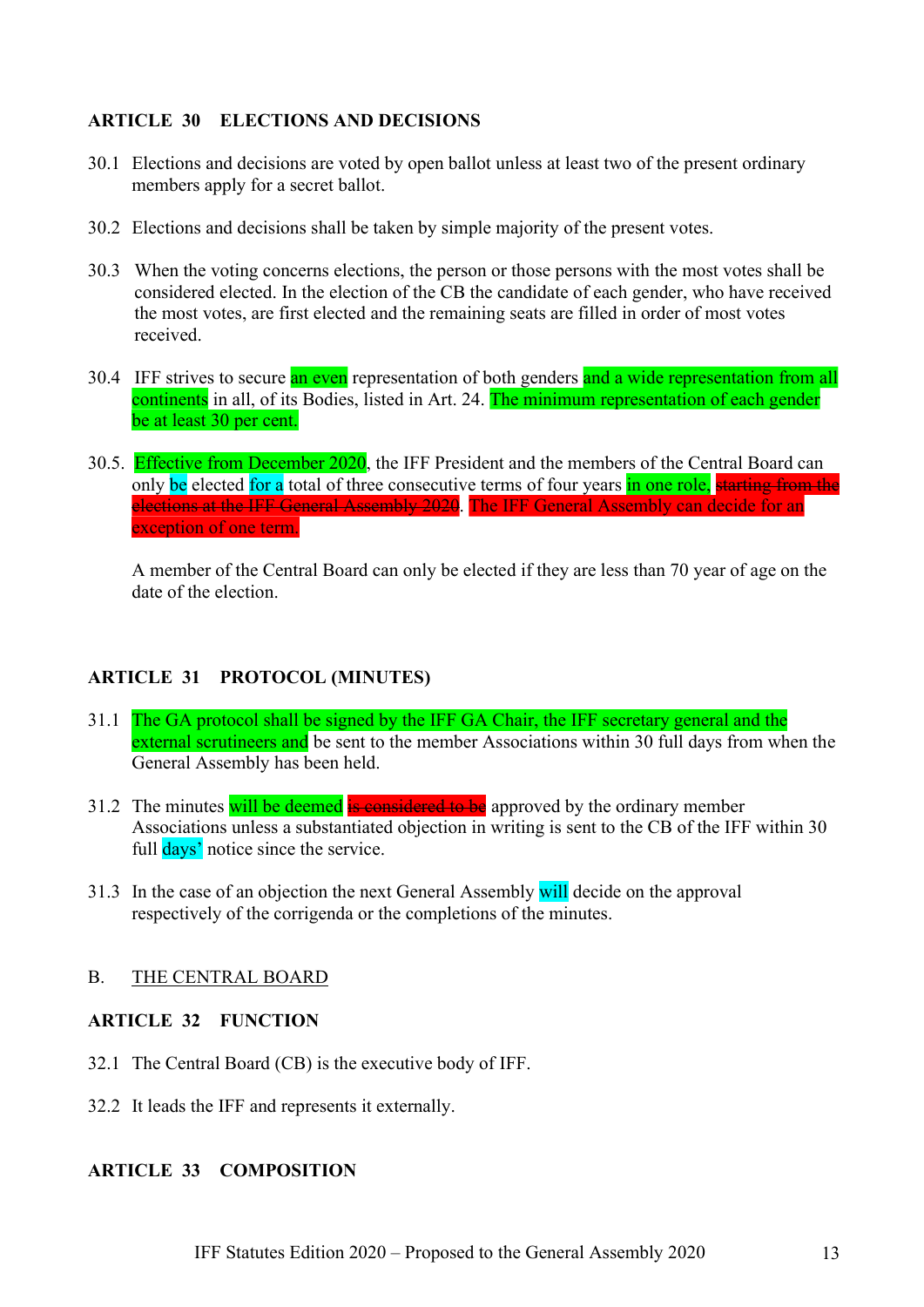33.1 The CB shall consist of a President and ten to twelve members representing both genders. The President and nine to **eleven** members are elected by the General Assembly, while the member representing the Athletes Commission is the Chair of the Athletes Commission, elected by the latter.

- 33.2 No more than one person from the same ordinary member Association can be elected as member of the CB, with the exception of the President or the Athletes Commission Chair. In all cases, the CB cannot be made up of more than two members from the same member Association.
	- 33.3 The term of office for the President and members of the CB shall be four years. The retiring members and the President shall be eligible for re-election, in accordance with Art 30.5.
	- 33.4 Vacancies during the term of office shall be co-opted by the CB upon proposal by the national Associations in question.

#### ARTICLE 34 CONSTITUTION AND ORGANISATION

- 34.1 Within the members of the CB there shall be appointed one Vice President and a Treasurer.
- 34.2 The procedure within the CB, the functions and competence of the CB members shall be governed by rules of procedure and responsibility lists.

#### ARTICLE 35 COMPETENCE AND VOTING

- 35.1 The CB shall be responsible for the management and administration of the IFF and shall take decisions on all matters which does not require a General Assembly decision. The CB may delegate some of its powers.
- 35.2 The CB shall appoint the Chair and members of the committees
- 35.3 The CB enacts the IFF Regulations.
- 35.4 Each member of the CB is entitled within the limits of its particular function and in the execution of CB decisions to represent the IFF in its own power.
- 35.5 The CB can install working groups (WG) for specific duties with adequate competence. Also Non CB members may participate in can be called into a WG.
- 35.6 In order to fulfil all the requirements in the administration the CB can appoint a General Secretary.
- 35.7 The CB shall have a quorum of six members, including the President or, in the absence of the President, the Vice-President.
- 35.8 In case of a draw in a CB voting the President's vote is decisive.

#### C. THE EXECUTIVE COMMITTEE (ExCo)

#### ARTICLE 36 COMPOSITION AND COMPETENCE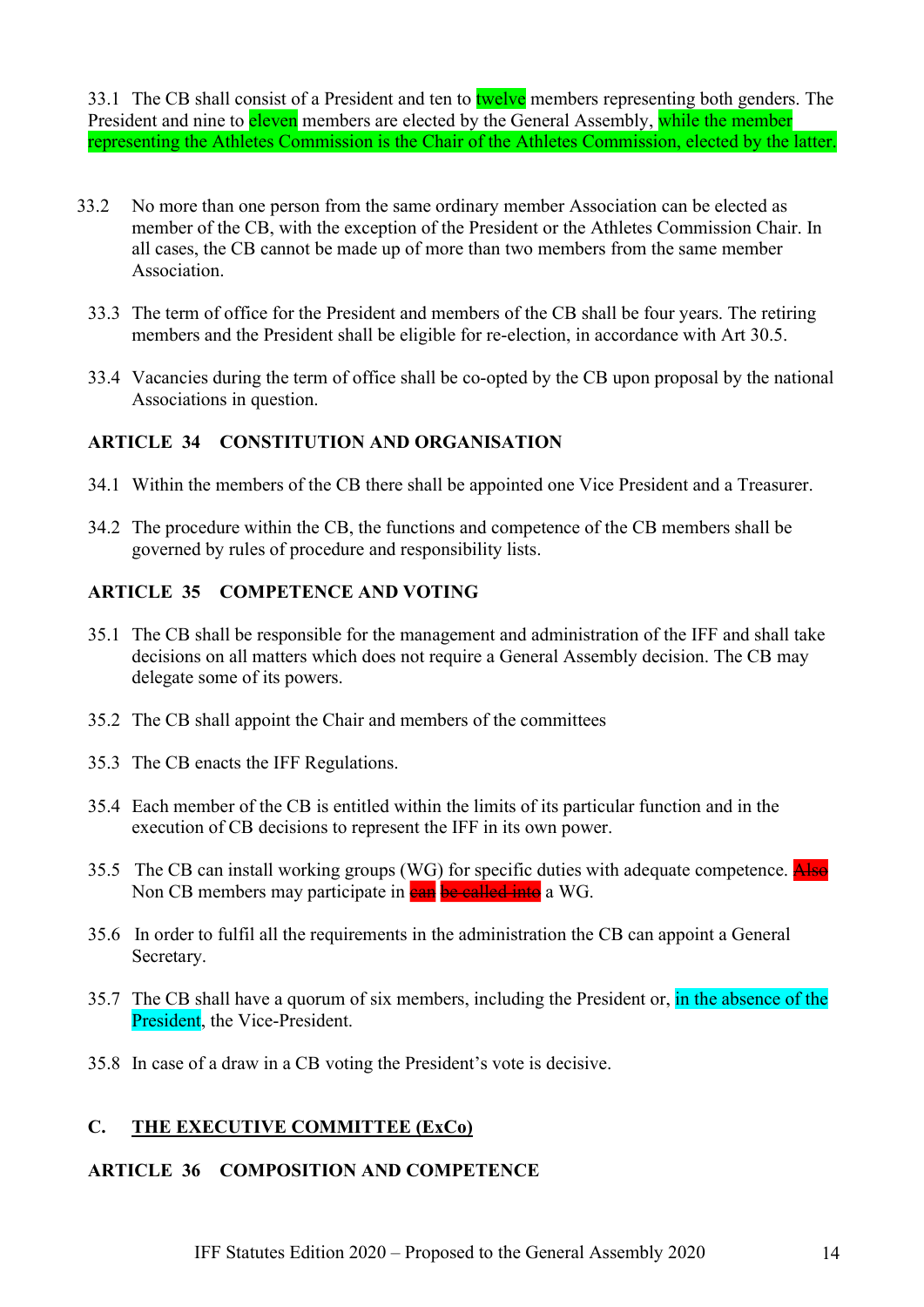- 36.1 The routine and urgent business of the IFF shall be dealt with by an Executive Committee (ExCo) comprised of the President, the Vice-President, the Secretary General and two additional members of the CB, the latter being proposed by the President and elected by the CB.
- 36.2 The ExCo shall be responsible for the preparation of matters for the CB and handling urgent questions if the CB is not in position to reconvene.
- 36.3 Decisions shall be taken by simple majority. In case of a tie equality of votes, the President shall cast the deciding vote.
- 36.3 Members of the ExCo shall not take part in the voting on items on the agenda, which are of particular interest to their National Federation, or the Federation in which they hold a position.

If necessary, the said items shall be designated by a separate vote, in which the members in question shall not take part.

#### ARTICLE 37 EXCEPTION

In cases of extreme urgency, the President may take the decision alone. The President shall inform the ExCo of these decisions at the next meeting.

#### D. THE DISCIPLINARY ORGANS

#### ARTICLE 38 ORGANS

The disciplinary organs of IFF are:

- (a) the Jury and the Event Disciplinary Function (EDF);
- (b) the Disciplinary Committee (DC);
- (c) the Appeal Committee (AC).

#### ARTICLE 39 COMPOSITION

- 39.1 The Rules and Competition Committee (RACC) appoints the Jury members to each competition.
- 39.2 The General Assembly elects the members of the DC and the AC for a period of four years.
- 39.3 The General Assembly appoints the Chair of each Committee from among the members for the same period of four years.
- 39.4 At least the Chair of each Committee shall be a lawyer.

#### ARTICLE 40 COMPETENCE AND PROCEDURE

- 40.1 The Jury is authorised to sanction any breach of IFF regulations or guidelines during IFF competitions according to the Juridical Regulations in force.
- 40.2 The DC is authorised to sanction any breach of IFF regulations which does not come under the jurisdiction of another body according to the Juridical Regulations in force.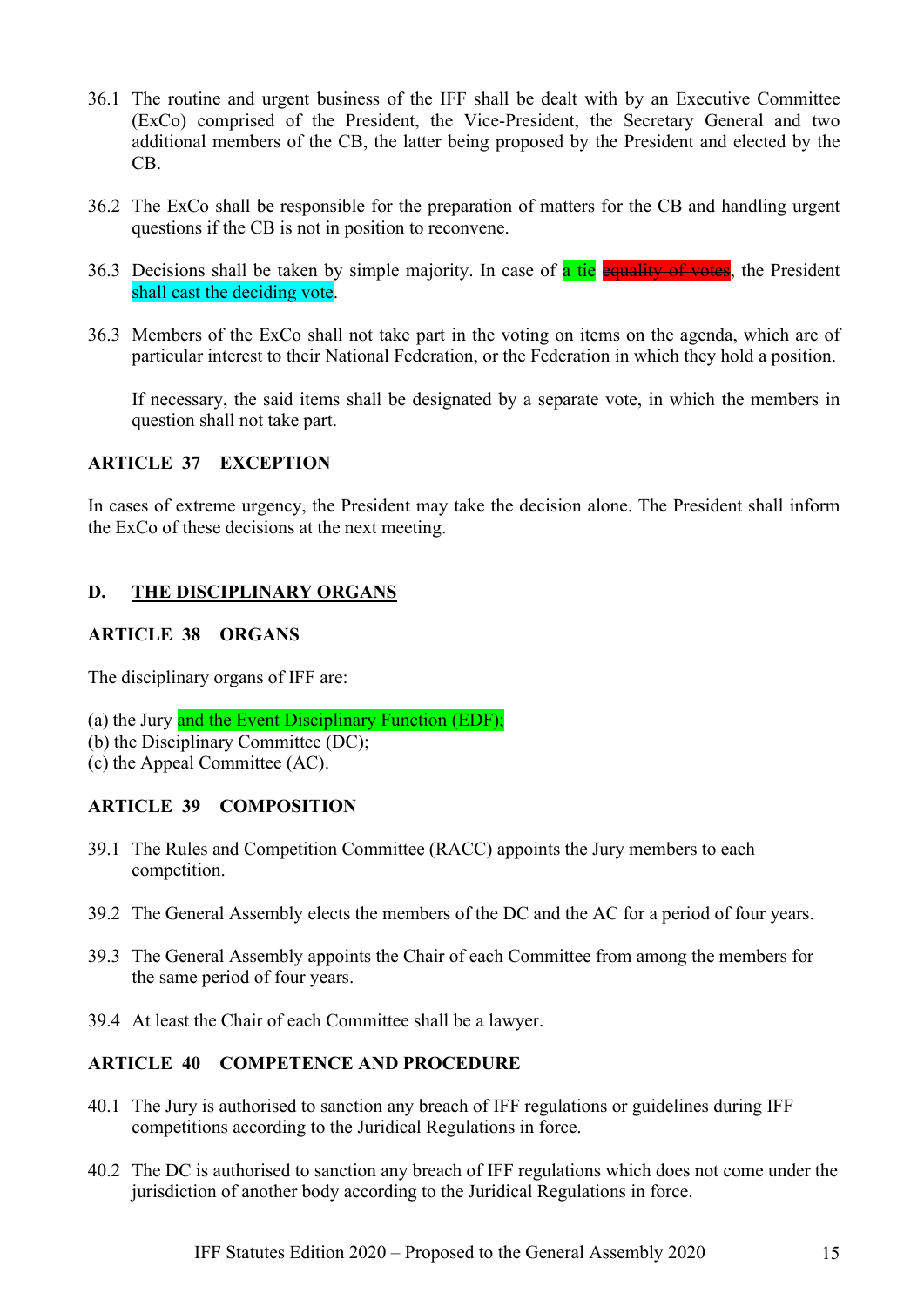- 40.3 The AC is responsible for deciding appeals against any of the Jury's, DC's and CB's decisions that the IFF regulations do not declare as final or referable to another body.
- 40.4 The procedure is governed by the Juridical Regulations.

#### E. THE COMMITTEES

#### ARTICLE 41 STANDING COMMITTEES

- 41.1 The Standing Committees of IFF, appointed by the CB, are:
	- Rules and Competition Committee (RACC)
	- Referee's Committee (RC)
	- Medical Committee (MC)
	- Entourage Commission (ENC)
- 41.2 The Chair and the three members of the Ethics Committee are elected by the General Assembly (Art. 28 l).
- 41.3. The Athletes Commission members (4 female and 4 male members) are elected by the athletes of the IFF member associations for a term of 4 years and the elections are held during the WFC Qualification events. Via the elections, the players will elect a minimum of three representatives, and the IFF CB can (if they so choose), based on regional aspects, elect one member per gender to the Athletes Commission. The Chair of the Athletes Commission is elected by the IFF CB

#### ARTICLE 42 COMPOSITION

- 42.1 Based on proposals submitted by each Committee Chair, the CB appoints the members of each Committee for a four-year term.
- 42.2 Excepted for the MC, the Committees shall, in principle, be chaired by a member of the CB. The CB may decide otherwise.
- 42.3 The CB shall determine the number of members of each Committee.

#### ARTICLE 43 OBLIGATIONS

- 43.1 The Chair shall represent his Committee. In consultation with the Office, the Chair of a Committee shall set the dates of meetings, be responsible for the proper conduct of business and regularly report to the CB on the Committee's work.
- 43.2 The Committees shall advise the CB. The CB may delegate certain of its duties to a Committee.
- 43.3 The Committees shall draw up guidelines for their work, which shall be approved by the CB.

#### ARTICLE 44 SPECIAL COMMITTEES AND FUNCTIONS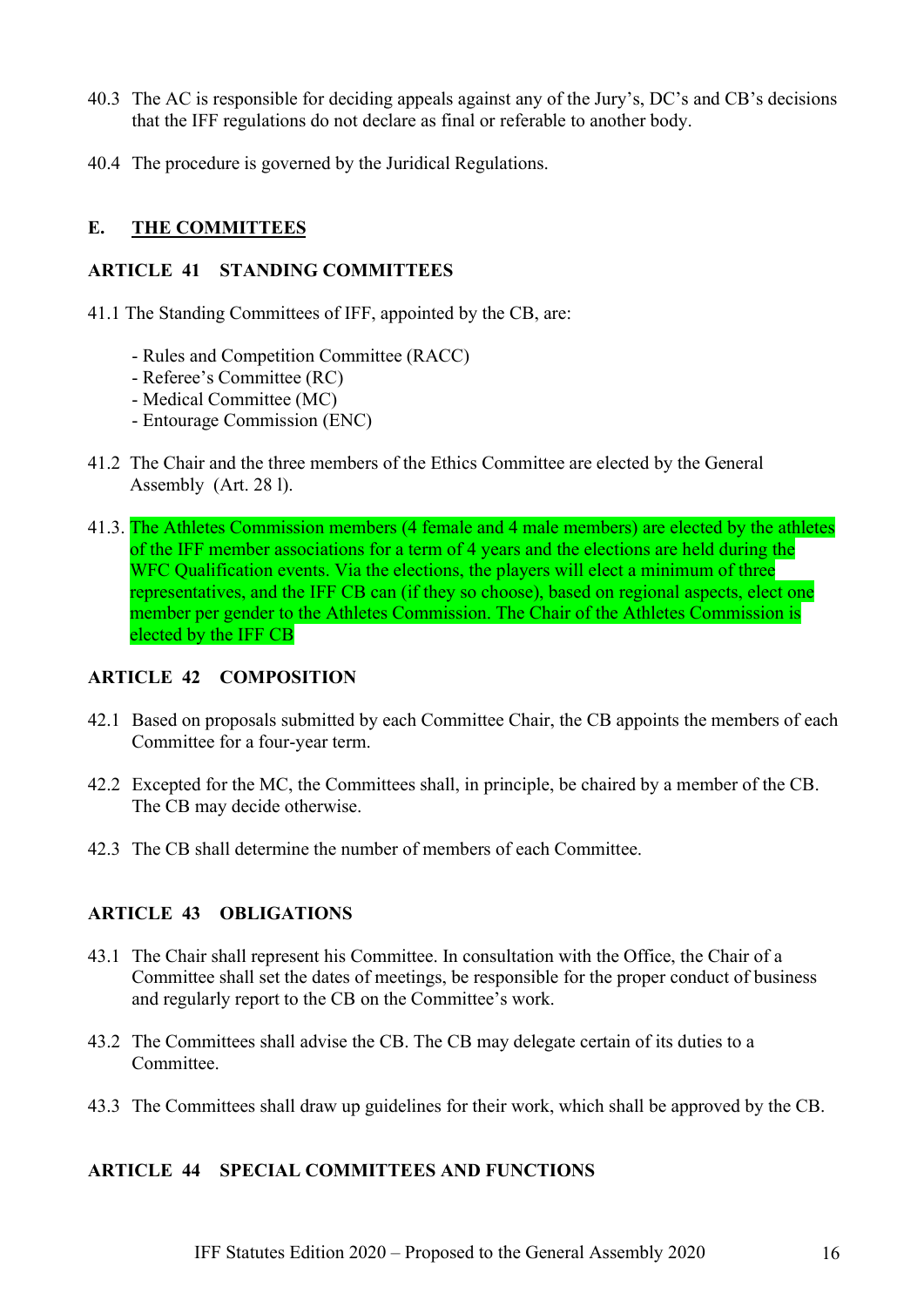- 44.1 The CB may create Special Committees for a temporary period in order to deal with urgent and specific matters.
- 44.2 The rules governing the composition and obligations of the Standing Committees shall apply to Special Committees.
- 44.3 The CB may appoint persons to Special Functions or to perform special tasks on behalf of the IFF.

### IV ADMINISTRATION

#### ARTICLE 45 OFFICE

The Office shall carry out all the administrative work of IFF under the direction of the Secretary General.

#### ARTICLE 46 SECRETARY GENERAL

- 46.1 The Secretary General is the chief executive of the Office and shall be appointed on the basis of an agreement governed by private law.
- 46.2 The Secretary General  $H_{\text{e}}$ -shall be responsible for :
	- a) implementing decisions passed by the General Assembly, the CB and the ExCo ;
	- b) managing and keeping the accounts of IFF properly;
	- c) compiling the minutes for the meetings of the General Assembly, the CB and the ExCo and standing and special committees;
	- d) IFF's correspondence;
	- e) relations with the Confederations, Members, Committees and Special Functions;
	- f) organizing the Office;
	- g) the appointment and dismissal of staff working in the Office ;
	- h) signing decisions on behalf of any IFF committee, provided that no other ruling exists in the respective regulations.

### V FINANCES

#### ARTICLE 47 REVENUES

The revenues of the IFF consist, amongst others, of:

- membership fees
- duties
- tolls
- sanction fees
- subventions, donations, gifts, legacies
- returns of trade and agreements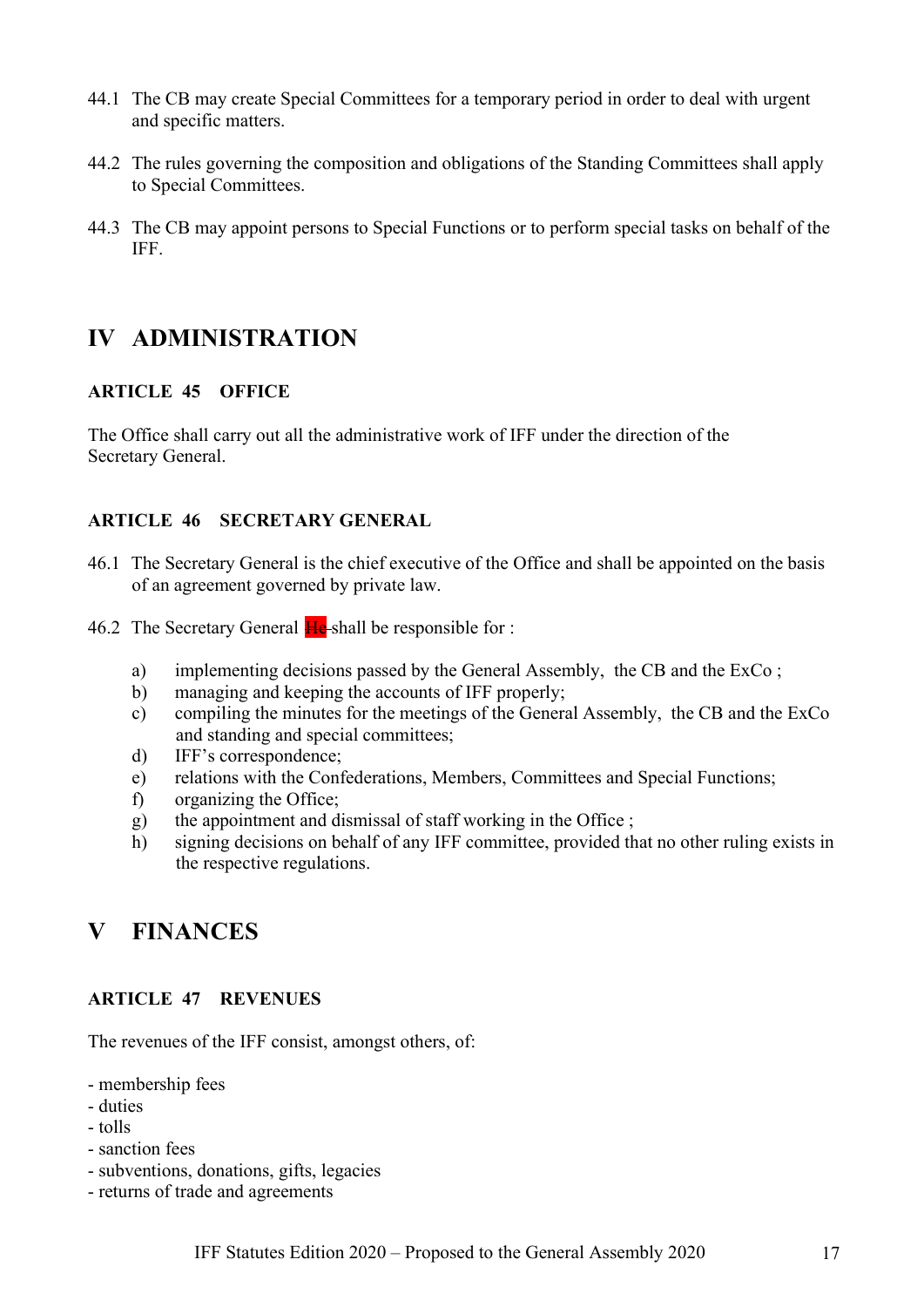#### ARTICLE 48 MEMBERSHIP FEE

- 48.1 The membership fee consists of two parts: a basic fee and a fee based on the number of players in the National Association (sized-related fee).
- 48.2 An ordinary member pays an ordinary members basic fee, and the sized-related fee. A provisional member pays a provisional members basic fee and the sized-related fee.
- 48.3 The amounts of the fees are settled by the General Assembly and appear in the IFF Financial Regulations.

#### ARTICLE 49 INDEMNITIES AND CHARGES

The indemnities and charges of any member of an IFF body or representatives of the IFF shall be governed by the IFF Financial Regulations.

#### ARTICLE 50 LIABILITY

The IFF is liable for its engagements exclusively and only with its own assets. It is excluded to have a recourse to the National Associations.

#### ARTICLE 51 EXAMINATION OF THE ACCOUNT / AUDITORS

The General Assembly shall appoint a firm of chartered accountants, one accountant and one substitute for a term of office of two years to examine the financial report of the IFF every year. The auditors' reports shall be submitted to the General Assembly.

# VI DISCIPLINARY MEASURES

#### ARTICLE 52 DISCIPLINARY MEASURES

52.1 Sanctions are:

- a) Warning
- b) Reprimand
- c) Fine
- d) Disqualification from competitions
- e) Discharge from official position
- f) Suspension
- g) Expulsion
- 52.2 The Jury, the EDF, the DC and the AC may impose the sanctions described in these Statutes and in the IFF Juridical Regulations on member Associations, clubs, players and officials.
- 52.3 In any case different sanctions can be combined.
- 52.4 Suspensions of National Associations are imposed by the General Assembly. In the case of emergency, the CB is empowered to impose suspension on National Associations. All Suspensions of National Associations shall become into force on the date of the decision.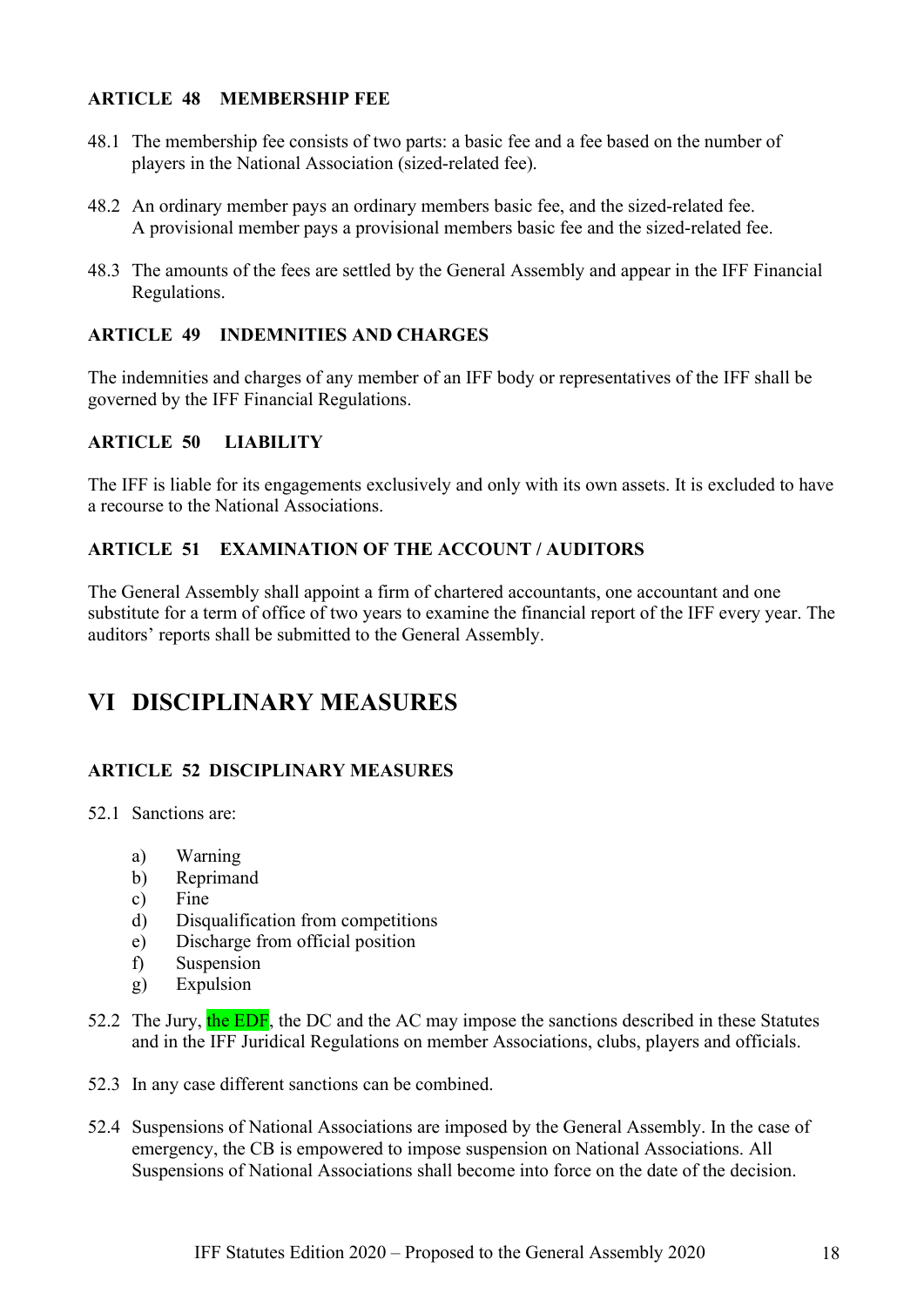- 52.5 Only a General Assembly or an Extraordinary General Assembly may expel a member Association, after granting it a hearing, in accordance with IFF Juridical Regulation.
- 52.6 The sanctions are enforced throughout the IFF and notice thereof shall be given by registered letter to the party concerned.

# VII DISPUTES

#### ARTICLE 53 MEDIATION

- 53.1 Any dispute of international dimension arising between IFF and/or member Associations, their representatives, coaches, Teams, Referees, etc. shall be submitted to mediation in accordance with the IFF Mediation Rules.
- 53.2 If, and to the extent that, any such dispute has not been settled within 90 days of the commencement of the mediation, or if, before the expiration of the said period, either party fails to participate or continue to participate in the mediation, the dispute shall, upon the filing of a Request for Arbitration by either party, be referred to and finally settled by CAS arbitration pursuant to the Code of Sports-related Arbitration.

#### ARTICLE 54 ARBITRATION

- 54.1 The Court of Arbitration for Sport in Lausanne, Switzerland (CAS) shall have exclusive jurisdiction, to the exclusion of any ordinary court or any other court of arbitration, to deal with the following disputes in its capacity as an ordinary court of arbitration:
	- a) disputes between IFF and associations, leagues, clubs, players or officials;
	- b) disputes of international dimension between associations, leagues, clubs, players or officials.
- 54.2 The CAS shall only intervene in its capacity as an ordinary court of arbitration if the dispute does not fall within the competence of a IFF organ.
- 54.3 Any decision made by the DC upon disciplinary matters, any decision made by the AC upon competition matters and any decision made by the CB upon any doping abuse may be submitted exclusively by way of appeal to the CAS, to the exclusion of any ordinary court or any other court of arbitration. The time limit for appeal is twenty-one full days after the reception of the decision concerning the appeal.
- 54.4 An appeal before the CAS may only be brought after IFF's internal procedures and remedies have been exhausted.
- 54.5 The CAS is not competent to deal with:
	- a) matters related to the application of a purely sporting rule, such as the Rules of the game or the technical modalities of a competition;
	- b) decisions through which a natural person is suspended for a period of up to two matches or up to one month;
	- c) awards issued by an independent and impartial court of arbitration in a dispute of national dimension arising from the application of the statutes or regulations of an association.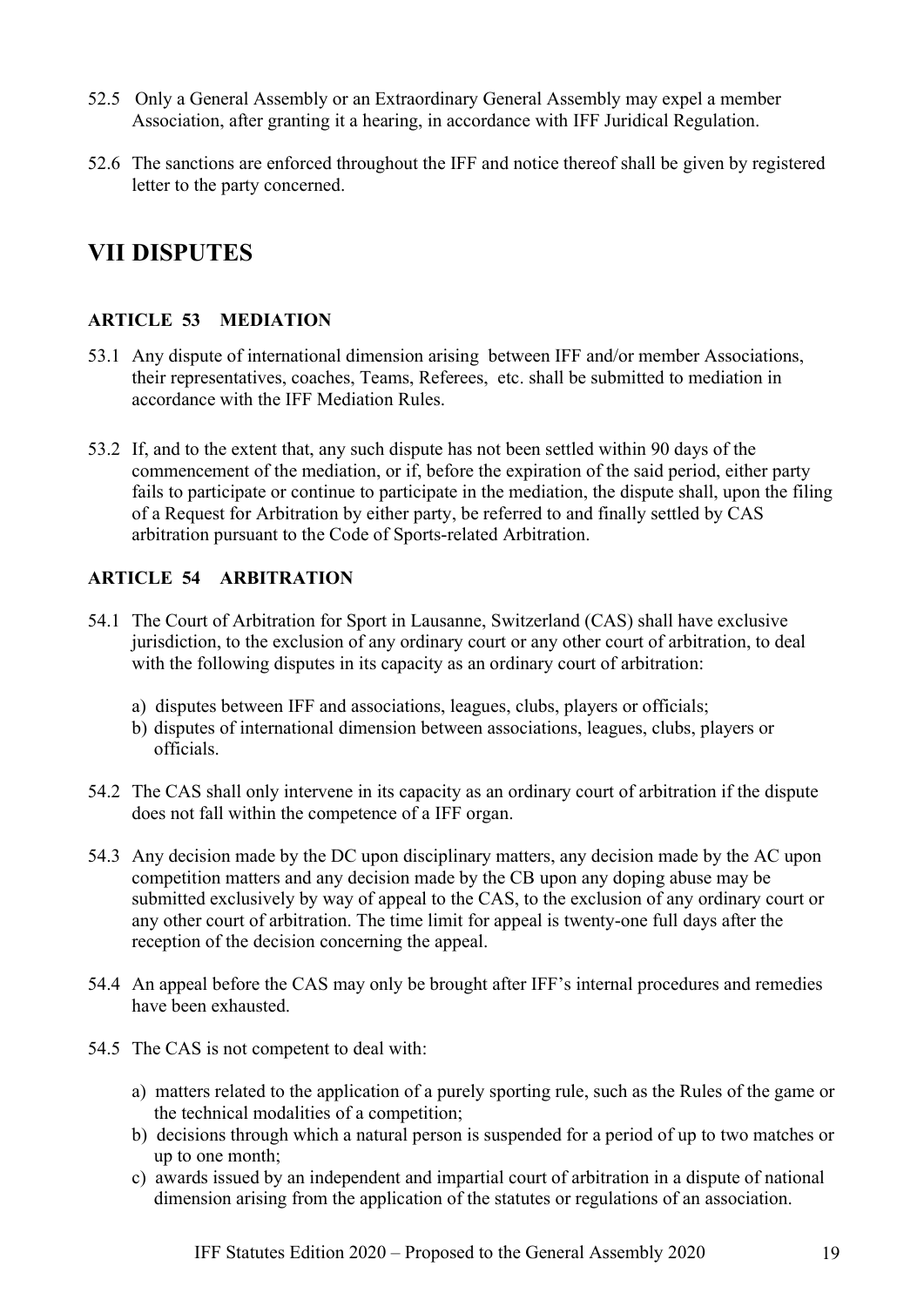54.6 The CAS will resolve the dispute definitively in accordance with the Code of sports-related arbitration.

# VIII MISCELLANEOUS

#### ARTICLE 55 GOVERNING LAW, LEGAL FORUM AND POWER OF ATTORNEY

- 55.1 These Statutes shall be governed in all respects by Swiss law.
- 55.2 The legal forum shall be the legal seat of IFF.
- 55.3 Power of Attorney is given as follows:
	- The President has the right to sign in the name of the IFF single-handedly
	- The secretary general has the right to sign in the name of the IFF single-handedly in any issue of the daily business or together in combination with the president, vice president or the treasurer.
	- The Vice President and the Treasurer has the right to sign in the name of the IFF always two persons together in any possible combination with either the president or the secretary general.
- 55.4. All invoices to be paid by the IFF must be approved in accordance with the IFF Financial regulation

#### ARTICLE 56 OFFICIAL LANGUAGE

The official language of the IFF is English. Each National Association shall be responsible for its own translation.

#### ARTICLE 57 MODIFICATION OF THE STATUTES

The modification of the IFF Statutes shall become effective by the decision of a 2/3 majority of votes present at the General Assembly.

#### ARTICLE 58 DISSOLUTION OF THE IFF

- 58.1 The dissolution of the IFF shall become effective only by a 3/4 majority of all ordinary member Associations.
- 58.2 The dissolution must be repeated and granted by an extraordinary Dissolution Congress not later than six month after the first dissolution decision.
- 58.3 In the case of dissolution all financial claims have to be settled by a special Liquidation Committee (LC) elected by the dissolution General Assembly. The delegates of the Dissolution General Assembly shall decide about the use of the balance.

### IX CONCLUDING CLAUSES

#### ARTICLE 59 ENACTING CLAUSE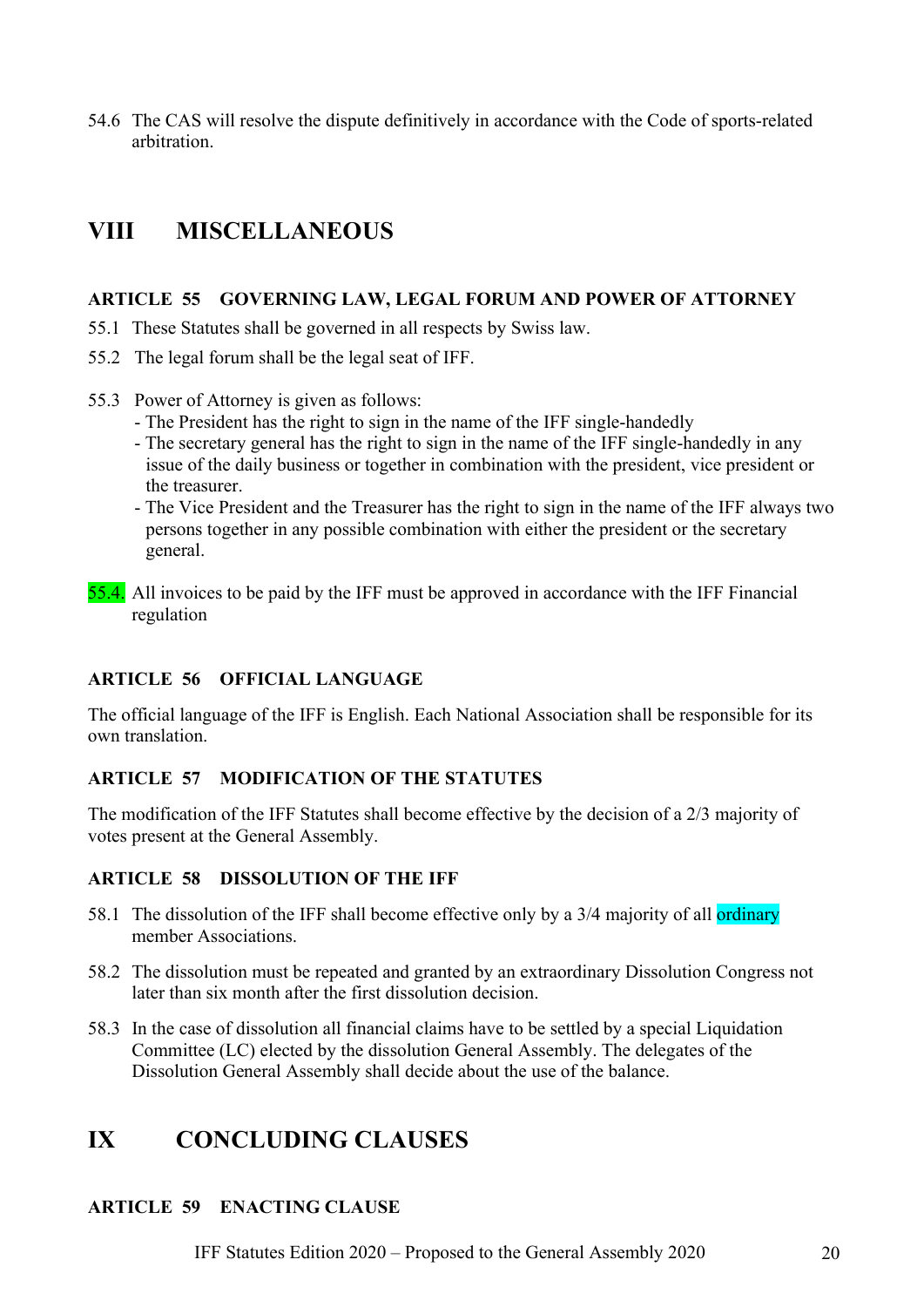These statutes were adopted by the IFF General Assembly in Helsinki, in Finland on December 11<sup>th</sup>,  $2020$ . They supersede those dated  $8<sup>th</sup>$  of December 2018 and come into force immediately.

#### ARTICLE 60 TRANSITIONAL REGULATIONS

- 60.1 Facts that have accrued in advance of the enacting of these Statutes shall be judged/interpreted in accordance to the former Regulations.
- 60.2 Any decisions of the IFF Bodies shall stay to be effective as far as they are not contradictory to these Statutes.